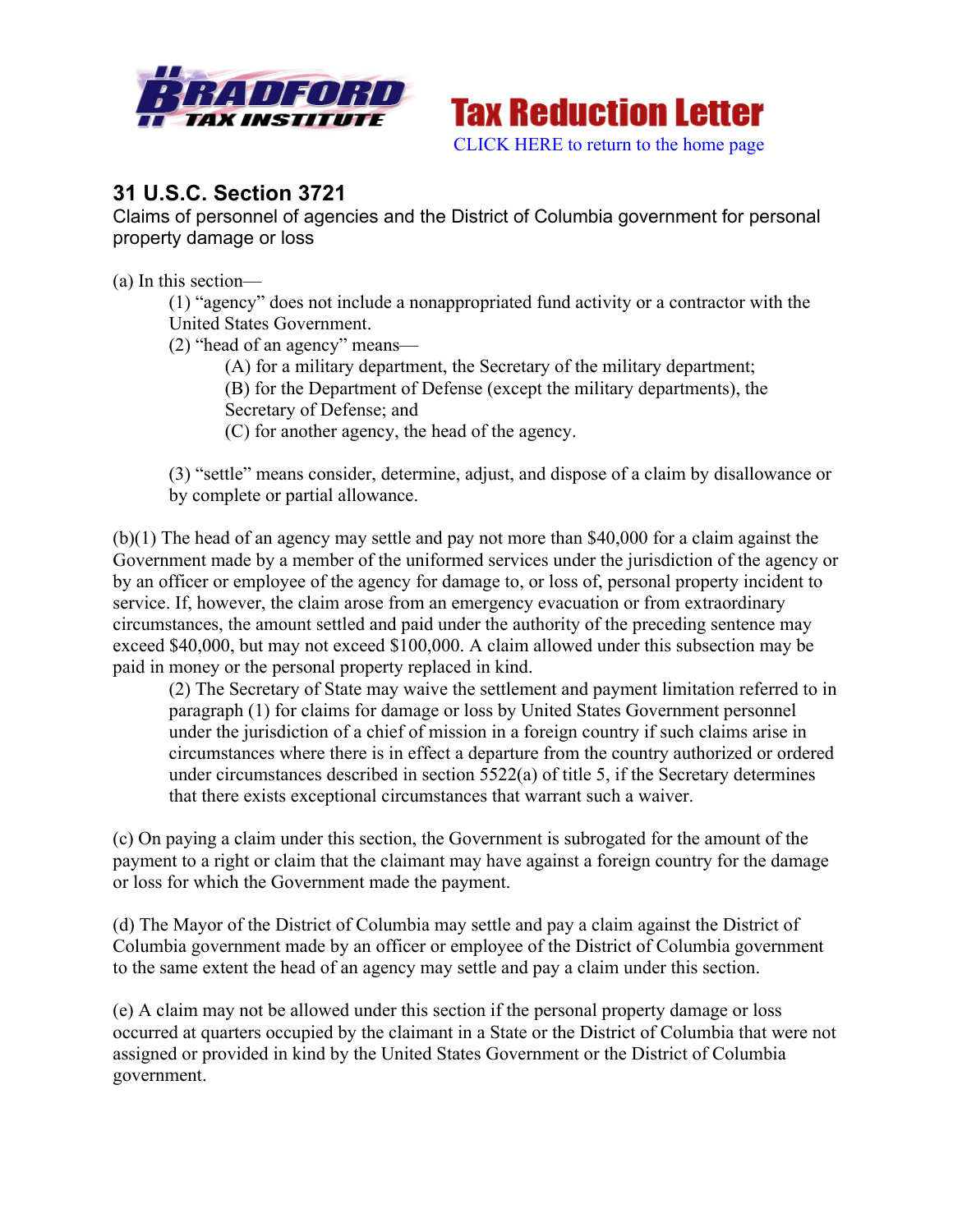(f) A claim may be allowed under this section only if—

(1) the claim is substantiated;

(2) the head of the agency decides that possession of the property was reasonable or useful under the circumstances; and

(3) no part of the loss was caused by any negligent or wrongful act of the claimant or an agent or employee of the claimant.

 $(g)$  A claim may be allowed under this section only if it is presented in writing within 2 years after the claim accrues. However, if a claim under subsection (b) of this section accrues during war or an armed conflict in which an armed force of the United States is involved, or has accrued within 2 years before war or an armed conflict begins, and for cause shown, the claim must be presented within 2 years after the cause no longer exists or after the war or armed conflict ends, whichever is earlier. An armed conflict begins and ends as stated in a concurrent resolution of Congress or a decision of the President.

(h) The head of the agency—

(1) may settle and pay a claim made by the surviving spouse, child, parent, or brother or sister of a dead member, officer, or employee if the claim is otherwise payable under this section; and

(2) may settle and pay the claims by the survivors only in the following order:

- (A) the spouse's claim.
- (B) a child's claim.
- (C) a parent's claim.
- (D) a brother's or sister's claim.

(i) Notwithstanding a contract, the representative of a claimant may not receive more than 10 percent of a payment of a claim made under this section for services related to the claim. A person violating this subsection shall be fined not more than \$1,000.

(j) The President may prescribe policies to carry out this section (except subsection (b) to the extent that subsection (b) applies to the military departments, the Department of Defense, and the Coast Guard). Subject to those policies, the head of each agency shall prescribe regulations to carry out this section.

(k) Settlement of a claim under this section is final and conclusive.

### **31 U.S.C. Section 3722**

Claims of officers and employees at government penal and correctional institutions

(a) The Attorney General may settle and pay not more than \$1,000 in any one case for a claim made by an officer or employee at a United States Government penal or correctional institution for damage to, or loss of, personal property incident to employment.

(b) A claim may not be allowed under this section if the loss occurred at quarters occupied by the claimant that were not assigned or provided in kind by the Government.

(c) A claim may be allowed only if—

(1) no part of the loss was caused by any negligent or wrongful act of the claimant or an agent or employee of the claimant;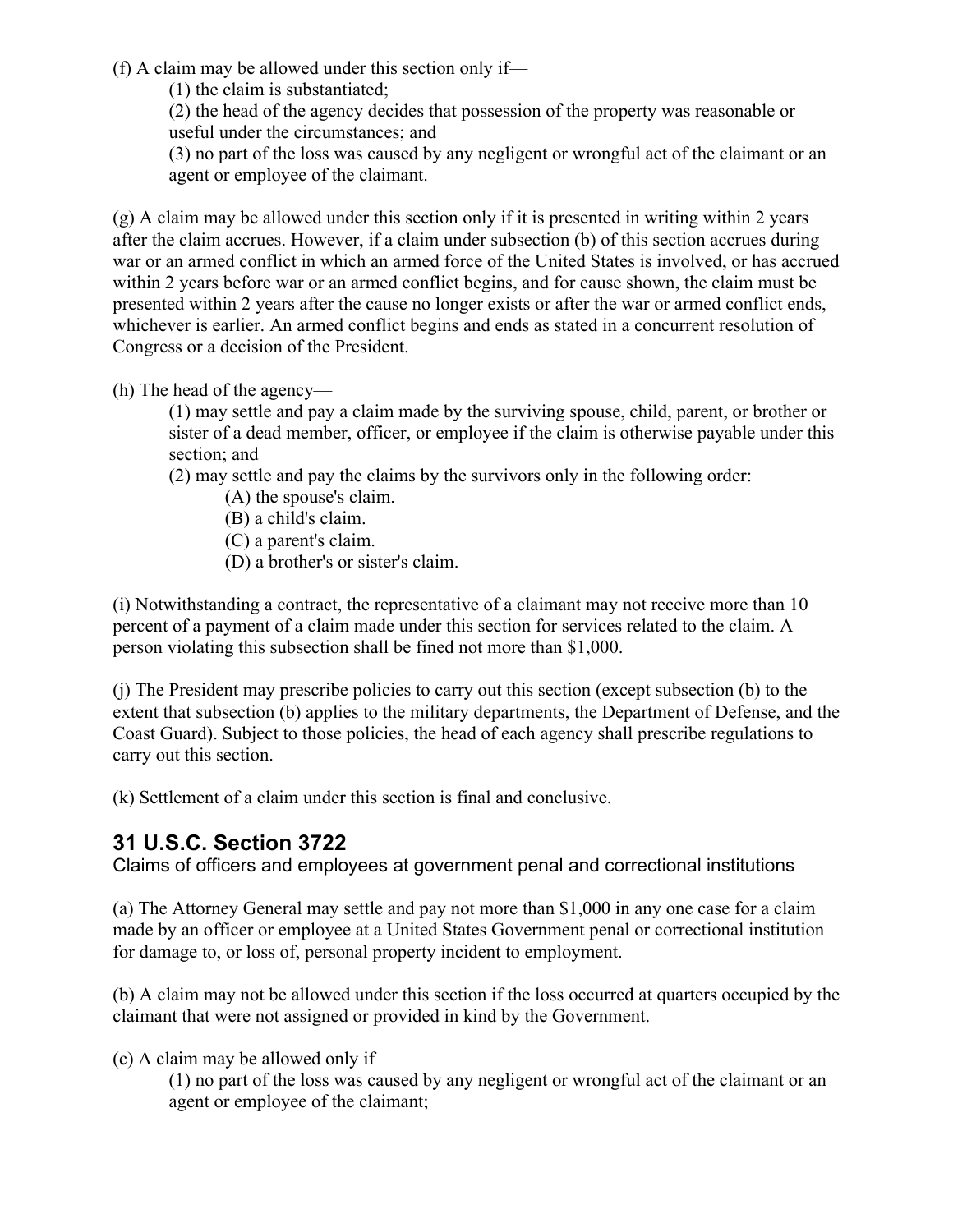(2) the Attorney General decides that possession of the property was reasonable or useful under the circumstances; and

(3) it is presented in writing within one year after it accrues.

(d) A claim may be paid under this section only if the claimant accepts the amount of the settlement in complete satisfaction of the claim.

(e) Necessary amounts are authorized to be appropriated to carry out this section.

# **31 U.S.C. Section 3723**

Small claims for privately owned property damage or loss

(a) The head of an agency (except a military department of the Department of Defense or the Coast Guard) may settle a claim for not more than \$1,000 for damage to, or loss of, privately owned property that—

(1) is caused by the negligence of an officer or employee of the United States Government acting within the scope of employment; and (2) may not be settled under chapter 171 of title 28.

(b) A claim under this section may be allowed only if it is presented to the head of the agency within one year after it accrues.

(c) A claim under this section may be paid as provided in section 1304 of this title only if the claimant accepts the amount of the settlement in complete satisfaction of the claim against the Government.

## **31 U.S.C. Section 3724**

Claims for damages caused by investigative or law enforcement officers of the Department of Justice

(a) The Attorney General may settle, for not more than \$50,000 in any one case, a claim for personal injury, death, or damage to, or loss of, privately owned property, caused by an investigative or law enforcement officer as defined in section 2680(h) of title 28 who is employed by the Department of Justice acting within the scope of employment that may not be settled under chapter 171 of title 28. An officer or employee of the United States Government may not present a claim arising during the scope of employment. A claim may be allowed only if it is presented to the Attorney General within one year after it accrues.

(b) A claim may be paid under this section only if the claimant accepts the amount of the settlement in complete satisfaction of the claim against the Government.

# **31 U.S.C. Section 3725**

Claims of non-nationals for personal injury or death in a foreign country

(a) The Secretary of State may settle, for not more than \$1,500 in any one case, a claim for personal injury or death of an individual not a national of the United States in a foreign country in which the United States exercises privileges of extraterritoriality when the injury or death is caused by an officer, employee, or agent of the United States Government (except of a military department of the Department of Defense or the Coast Guard). An officer or employee of the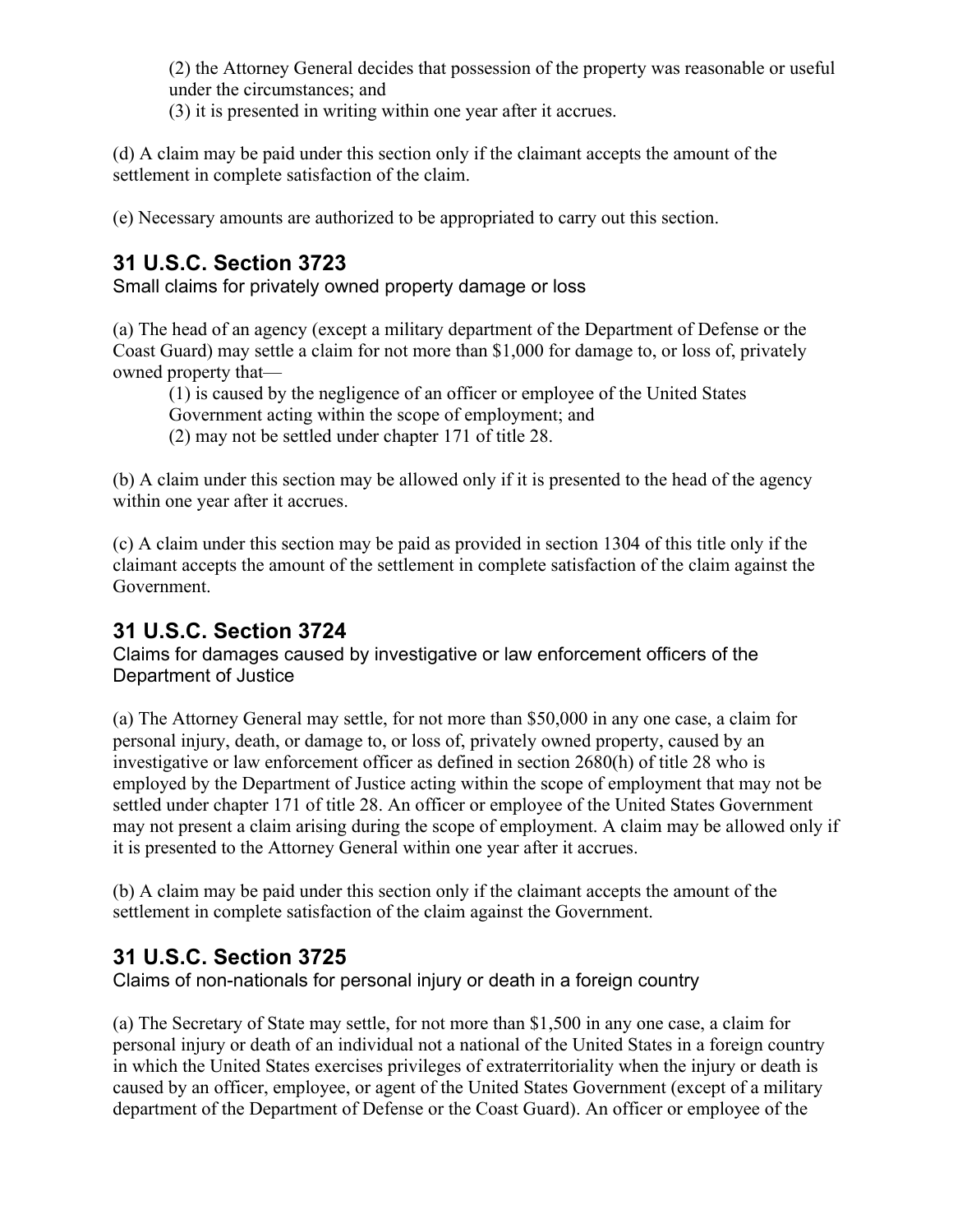Government may not present a claim. A claim under this section may be allowed only if it is presented to the Secretary within one year after it accrues.

(b) The Secretary shall certify to Congress a settlement under this section for payment out of an appropriation that may be made to pay the settlement. The Secretary shall include a brief statement on the type of the claim, the amount claimed, and the amount of the settlement.

(c) A claim may be paid under this section only if the claimant accepts the amount of the settlement in complete satisfaction of the claim against the Government.

# **31 U.S.C. Section 3726**

Payment for transportation

(a)

(1) Each agency that receives a bill from a carrier or freight forwarder for transporting an individual or property for the United States Government shall verify its correctness (to include transportation rates, freight classifications, or proper combinations thereof), using prepayment audit, prior to payment in accordance with the requirements of this section and regulations prescribed by the Administrator of General Services.

(2) The Administrator of General Services may exempt bills, a particular mode or modes of transportation, or an agency or subagency from a prepayment audit and verification and in lieu thereof require a postpayment audit, based on cost effectiveness, public interest, or other factors the Administrator considers appropriate.

(3) Expenses for prepayment audits shall be funded by the agency's appropriations used for the transportation services.

(4) The audit authority provided to agencies by this section is subject to oversight by the Administrator.

(b) The Administrator may conduct pre- or post-payment audits of transportation bills of any Federal agency. The number and types of bills audited shall be based on the Administrator's judgment.

(c)

(1) The Administrator shall adjudicate transportation claims which cannot be resolved by the agency procuring the transportation services, or the carrier or freight-forwarder presenting the bill.

(2) A claim under this section shall be allowed only if it is received by the Administrator not later than 3 years (excluding time of war) after the later of the following dates:

(A) The date of accrual of the claim.

(B) The date payment for the transportation is made.

(C) The date a refund for an overpayment for the transportation is made.

(D) The date a deduction under subsection (d) of this section is made.

(d) Not later than 3 years (excluding time of war) after the time a bill is paid, the Government may deduct from an amount subsequently due a carrier or freight forwarder an amount paid on the bill that was greater than the rate allowed under—

(1) a lawful tariff under title 49 or on file with the Secretary of Transportation with respect to foreign air transportation (as defined in section 40102(a) of title 49), the Federal Maritime Commission, or a State transportation authority;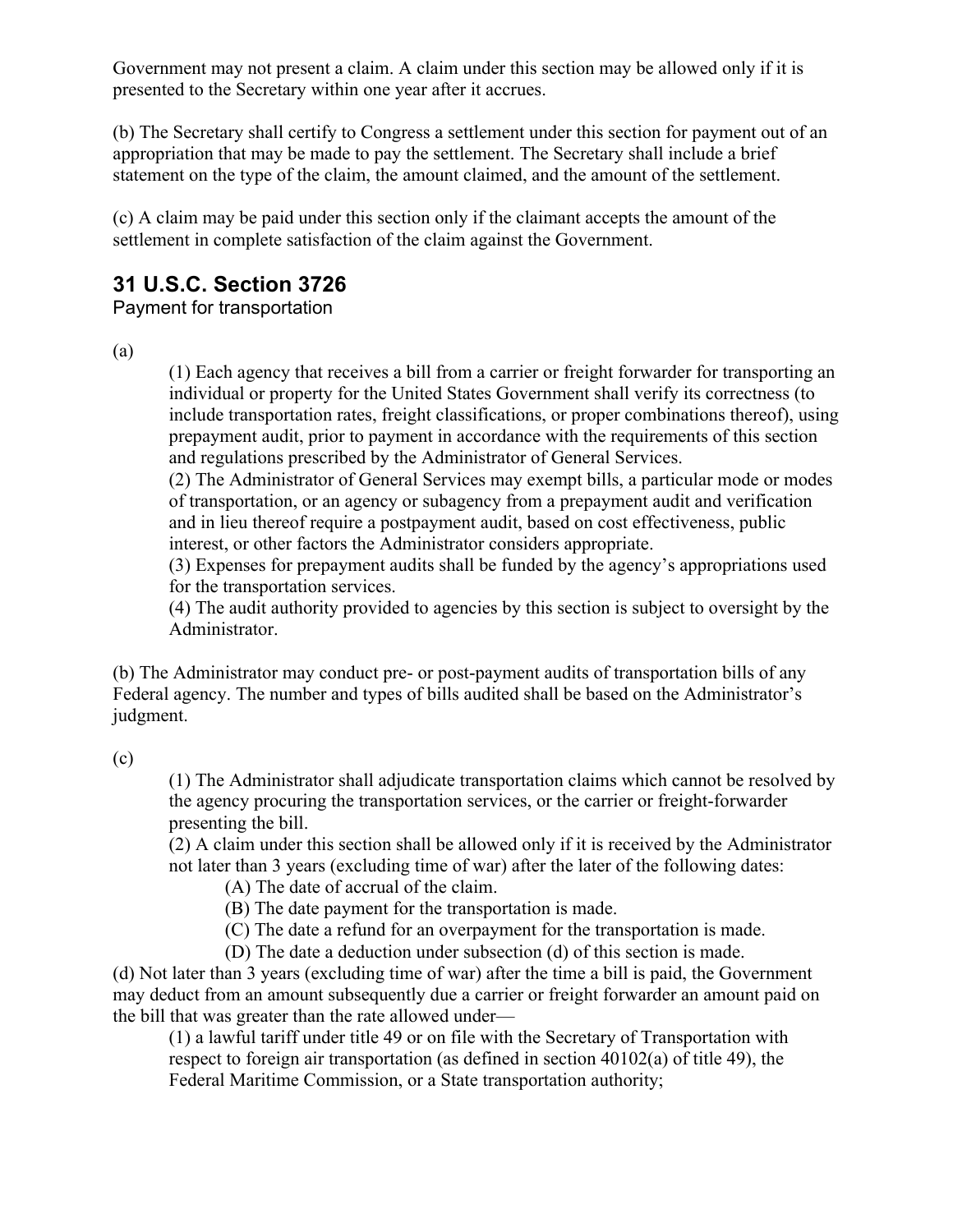(2) a lawfully quoted rate subject to the jurisdiction of the Surface Transportation Board; or

(3) sections 10721, 13712, and 15504 of title 49or an equivalent arrangement or an exemption.

(e) Expenses of transportation audit postpayment contracts and contract administration, and the expenses of all other transportation audit and audit-related functions conferred upon the Administrator of General Services, shall be financed from overpayments collected from carriers on transportation bills paid by the Government and other similar type refunds, not to exceed collections. Payment to any contractor for audit services shall not exceed 50 percent of the overpayment identified by contract audit.

(f) At least annually, and as determined by the Administrator, after making adequate provision for expense of refunds to carriers, transportation audit postpayment contracts, contract administration, and other expenses authorized in subsection (e), overpayments collected by the General Services Administration shall be transferred to miscellaneous receipts of the Treasury. A report of receipts, disbursements, and transfers (to miscellaneous receipts) pursuant to this section shall be made annually in connection with the budget estimates to the Director of the Office of Management and Budget and to the Congress. This reporting requirement expires December 31, 1998.

(g) The Administrator may delegate any authority conferred by this section to another agency or agencies if the Administrator determines that such a delegation would be cost-effective or otherwise in the public interest.

(h) Under regulations the head of an agency prescribes that conform with standards the Secretary of the Treasury prescribes, a bill under this section may be paid before the transportation is completed notwithstanding section 3324 of this title when a carrier or freight forwarder issues the usual document for the transportation. Payment for transportation ordered but not provided may be recovered by deduction or other means.

(i)

(1) A carrier or freight forwarder may request the Administrator of General Services to review the action of the Administrator if the request is received not later than 6 months (excluding time of war) after the Administrator acts or within the time stated in subsection (c) of this section, whichever is later.

(2) This section does not prevent the Comptroller General from conducting an audit under chapter 35 of this title.

(j) The Administrator of General Services may provide transportation audit and related technical assistance services, on a reimbursable basis, to any other agency. Such reimbursements may be credited to the appropriate revolving fund or appropriation from which the expenses were incurred.

## **31 U.S.C. Section 3727**

Assignments of claims

(a) In this section, "assignment" means—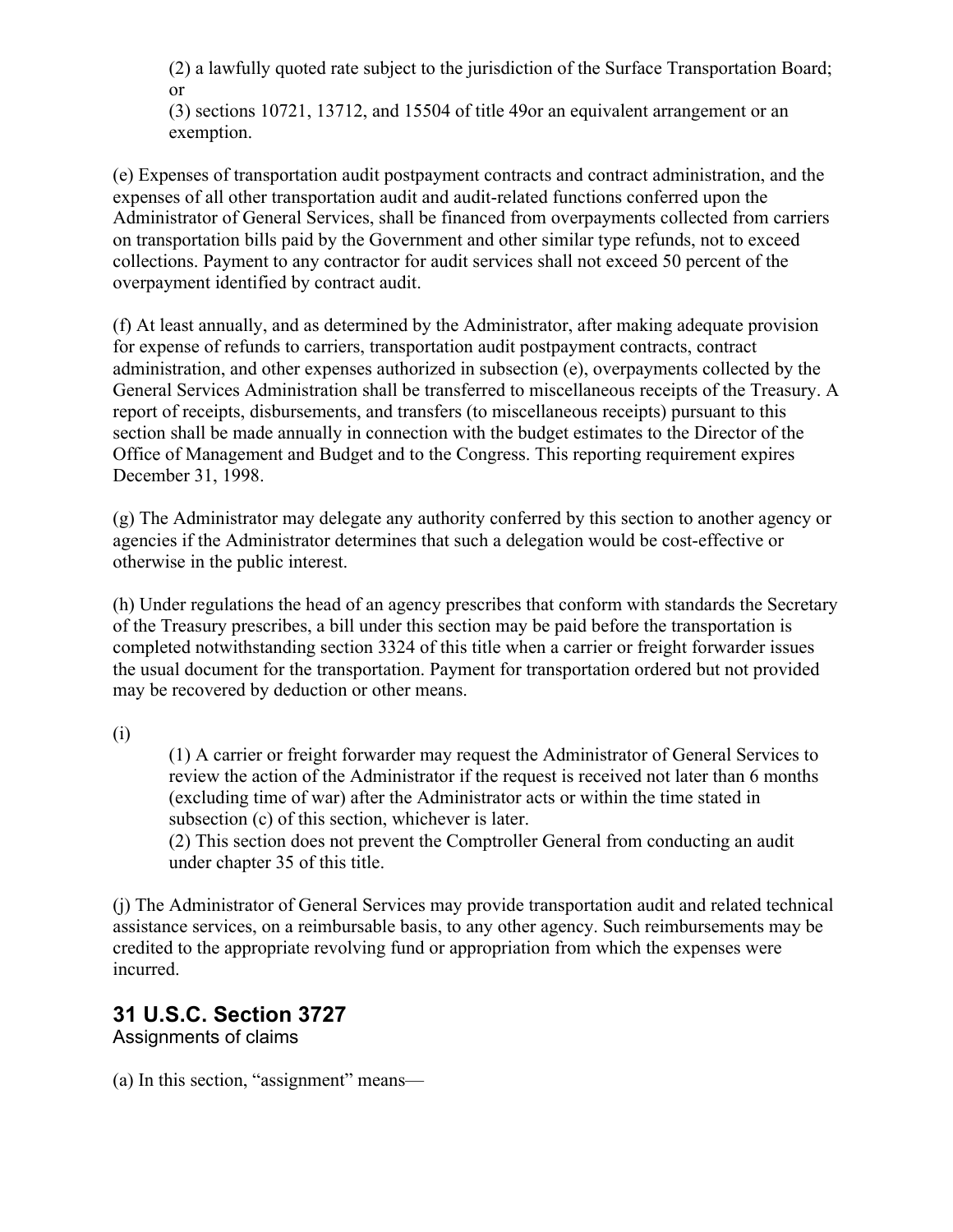(1) a transfer or assignment of any part of a claim against the United States Government or of an interest in the claim; or

(2) the authorization to receive payment for any part of the claim.

(b) An assignment may be made only after a claim is allowed, the amount of the claim is decided, and a warrant for payment of the claim has been issued. The assignment shall specify the warrant, must be made freely, and must be attested to by 2 witnesses. The person making the assignment shall acknowledge it before an official who may acknowledge a deed, and the official shall certify the assignment. The certificate shall state that the official completely explained the assignment when it was acknowledged. An assignment under this subsection is valid for any purpose.

(c) Subsection (b) of this section does not apply to an assignment to a financing institution of money due or to become due under a contract providing for payments totaling at least \$1,000 when—

(1) the contract does not forbid an assignment;

(2) unless the contract expressly provides otherwise, the assignment—

(A) is for the entire amount not already paid;

(B) is made to only one party, except that it may be made to a party as agent or trustee for more than one party participating in the financing; and

(C) may not be reassigned; and

(3) the assignee files a written notice of the assignment and a copy of the assignment with the contracting official or the head of the agency, the surety on a bond on the contract, and any disbursing official for the contract.

(d) During a war or national emergency proclaimed by the President or declared by law and ended by proclamation or law, a contract with the Department of Defense, the General Services Administration, the Department of Energy (when carrying out duties and powers formerly carried out by the Atomic Energy Commission), or other agency the President designates may provide, or may be changed without consideration to provide, that a future payment under the contract to an assignee is not subject to reduction or setoff. A payment subsequently due under the contract (even after the war or emergency is ended) shall be paid to the assignee without a reduction or setoff for liability of the assignor—

(1) to the Government independent of the contract; or

(2) because of renegotiation, fine, penalty (except an amount that may be collected or withheld under, or because the assignor does not comply with, the contract), taxes, social security contributions, or withholding or failing to withhold taxes or social security contributions, arising from, or independent of, the contract.

(e)

(1) An assignee under this section does not have to make restitution of, refund, or repay the amount received because of the liability of the assignor to the Government that arises from or is independent of the contract.

(2) The Government may not collect or reclaim money paid to a person receiving an amount under an assignment or allotment of pay or allowances authorized by law when liability may exist because of the death of the person making the assignment or allotment.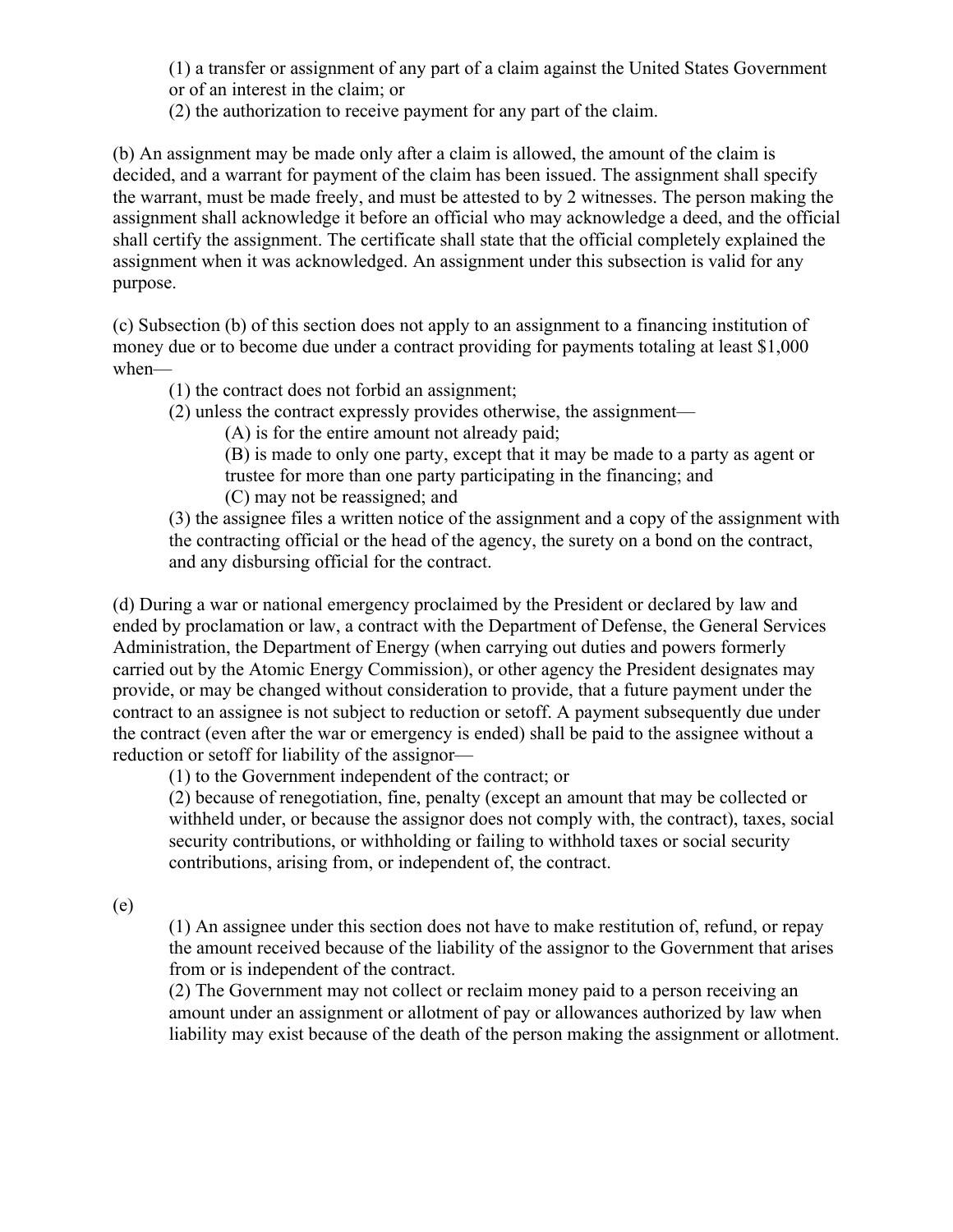## **31 U.S.C. Section 3728**

Setoff against judgment

(a) The Secretary of the Treasury shall withhold paying that part of a judgment against the United States Government presented to the Secretary that is equal to a debt the plaintiff owes the Government.

(b) The Secretary shall—

(1) discharge the debt if the plaintiff agrees to the setoff and discharges a part of the judgment equal to the debt; or

(2)

(A) withhold payment of an additional amount the Secretary decides will cover legal costs of bringing a civil action for the debt if the plaintiff denies the debt or does not agree to the setoff; and

(B) have a civil action brought if one has not already been brought.

(c) If the Government loses a civil action to recover a debt or recovers less than the amount the Secretary withholds under this section, the Secretary shall pay the plaintiff the balance and interest of 6 percent for the time the money is withheld.

## **31 U.S.C. Section 3729**

False claims

(a) Liability for Certain Acts.—

(1)In general.—Subject to paragraph (2), any person who—

(A) knowingly presents, or causes to be presented, a false or fraudulent claim for payment or approval;

(B) knowingly makes, uses, or causes to be made or used, a false record or statement material to a false or fraudulent claim;

(C) conspires to commit a violation of subparagraph (A), (B), (D), (E), (F), or  $(G);$ 

(D) has possession, custody, or control of property or money used, or to be used, by the Government and knowingly delivers, or causes to be delivered, less than all of that money or property;

(E) is authorized to make or deliver a document certifying receipt of property used, or to be used, by the Government and, intending to defraud the Government, makes or delivers the receipt without completely knowing that the information on the receipt is true;

(F) knowingly buys, or receives as a pledge of an obligation or debt, public property from an officer or employee of the Government, or a member of the Armed Forces, who lawfully may not sell or pledge property; or

(G) knowingly makes, uses, or causes to be made or used, a false record or statement material to an obligation to pay or transmit money or property to the Government, or knowingly conceals or knowingly and improperly avoids or decreases an obligation to pay or transmit money or property to the Government, is liable to the United States Government for a civil penalty of not less than \$5,000 and not more than \$10,000, as adjusted by the Federal Civil Penalties Inflation Adjustment Act of 1990 (28 U.S.C. 2461 note; Public Law 104–410 [1]),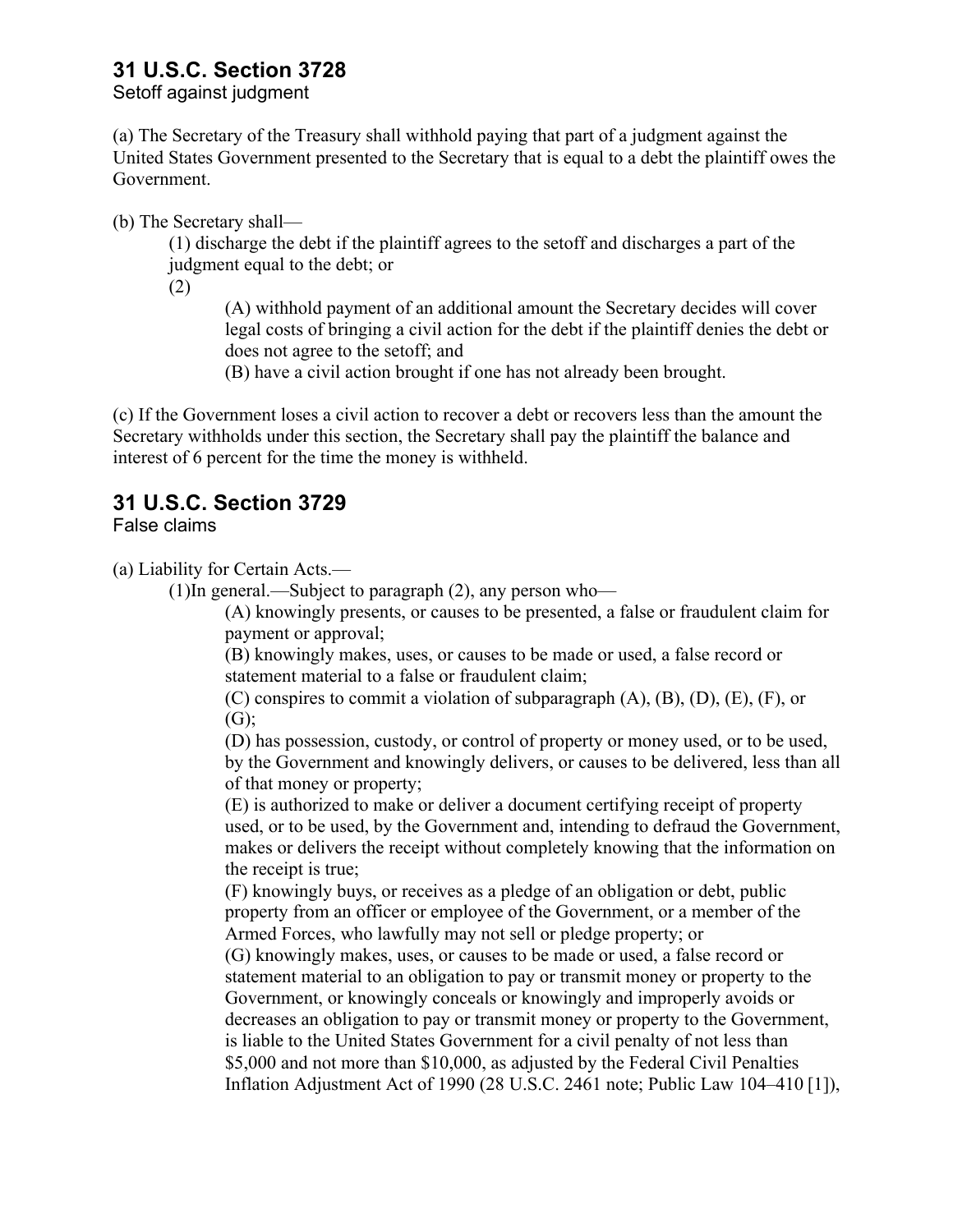plus 3 times the amount of damages which the Government sustains because of the act of that person.

(2)Reduced damages.—If the court finds that—

(A) the person committing the violation of this subsection furnished officials of the United States responsible for investigating false claims violations with all information known to such person about the violation within 30 days after the date on which the defendant first obtained the information;

(B) such person fully cooperated with any Government investigation of such violation; and

(C) at the time such person furnished the United States with the information about the violation, no criminal prosecution, civil action, or administrative action had commenced under this title with respect to such violation, and the person did not have actual knowledge of the existence of an investigation into such violation,

the court may assess not less than 2 times the amount of damages which the Government sustains because of the act of that person.

(3)Costs of civil actions.—

A person violating this subsection shall also be liable to the United States Government for the costs of a civil action brought to recover any such penalty or damages.

(b)Definitions.—For purposes of this section—

(1) the terms "knowing" and "knowingly"—

(A) mean that a person, with respect to information—

(i) has actual knowledge of the information;

(ii) acts in deliberate ignorance of the truth or falsity of the information; or

(iii) acts in reckless disregard of the truth or falsity of the information; and

(B) require no proof of specific intent to defraud;

(2) the term "claim"—

(A) means any request or demand, whether under a contract or otherwise, for money or property and whether or not the United States has title to the money or property, that—

(i) is presented to an officer, employee, or agent of the United States; or (ii) is made to a contractor, grantee, or other recipient, if the money or property is to be spent or used on the Government's behalf or to advance a Government program or interest, and if the United States Government—

(I) provides or has provided any portion of the money or property requested or demanded; or

(II) will reimburse such contractor, grantee, or other recipient for any portion of the money or property which is requested or demanded; and

(B) does not include requests or demands for money or property that the Government has paid to an individual as compensation for Federal employment or as an income subsidy with no restrictions on that individual's use of the money or property;

(3) the term "obligation" means an established duty, whether or not fixed, arising from an express or implied contractual, grantor-grantee, or licensor-licensee relationship, from a fee-based or similar relationship, from statute or regulation, or from the retention of any overpayment; and

(4) the term "material" means having a natural tendency to influence, or be capable of influencing, the payment or receipt of money or property.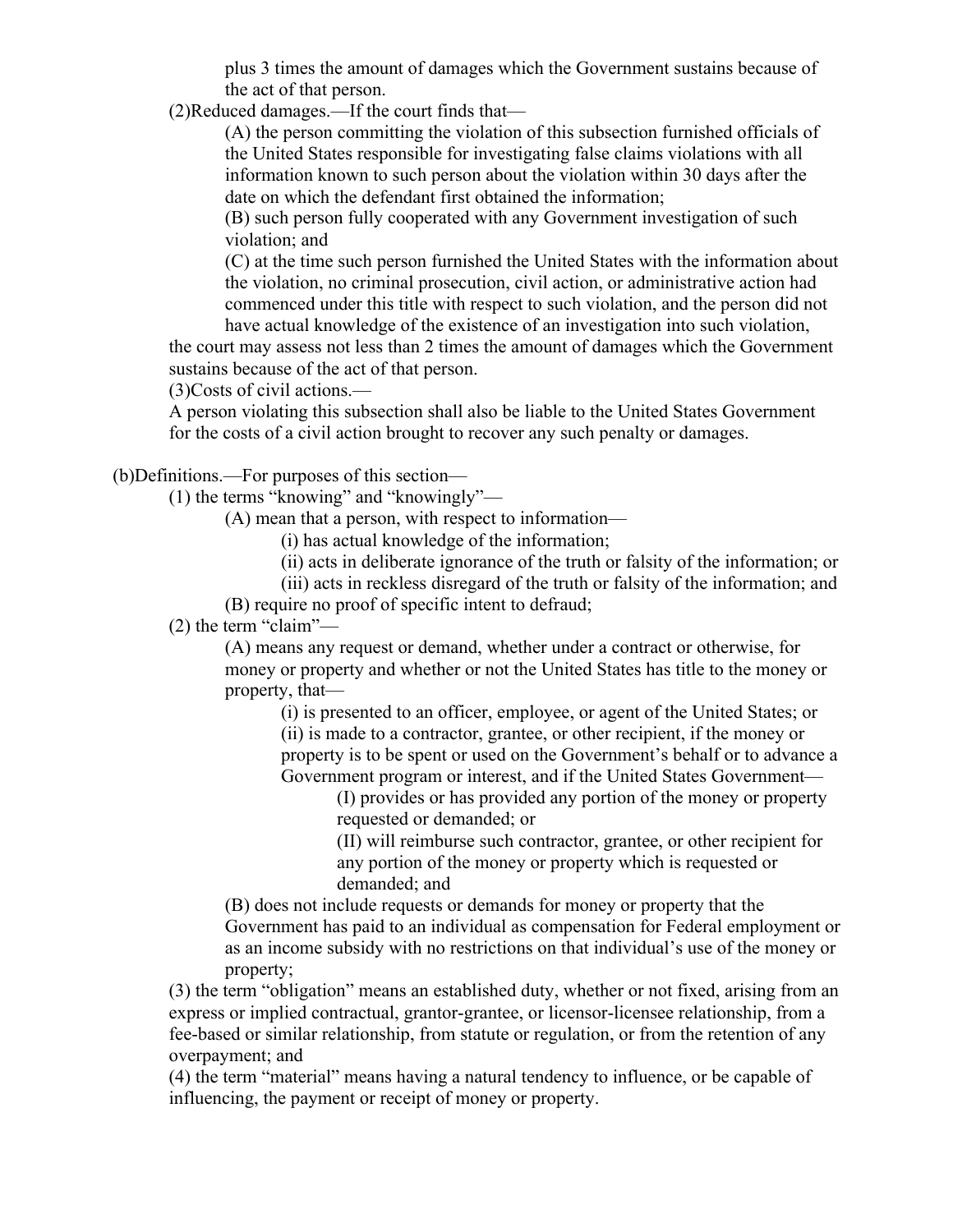(c)Exemption From Disclosure.—

Any information furnished pursuant to subsection (a)(2) shall be exempt from disclosure under section 552 of title 5.

(d)Exclusion.—

This section does not apply to claims, records, or statements made under the Internal Revenue Code of 1986.

## **31 U.S.C. Section 3730**

Civil investigative demands

(a)Responsibilities of the Attorney General.—

The Attorney General diligently shall investigate a violation under section 3729. If the Attorney General finds that a person has violated or is violating section 3729, the Attorney General may bring a civil action under this section against the person.

(b)Actions by Private Persons.—

(1) A person may bring a civil action for a violation of section 3729 for the person and for the United States Government. The action shall be brought in the name of the Government. The action may be dismissed only if the court and the Attorney General give written consent to the dismissal and their reasons for consenting.

(2) A copy of the complaint and written disclosure of substantially all material evidence and information the person possesses shall be served on the Government pursuant to Rule 4(d)(4) [1] of the Federal Rules of Civil Procedure. The complaint shall be filed in camera, shall remain under seal for at least 60 days, and shall not be served on the defendant until the court so orders. The Government may elect to intervene and proceed with the action within 60 days after it receives both the complaint and the material evidence and information.

(3) The Government may, for good cause shown, move the court for extensions of the time during which the complaint remains under seal under paragraph (2). Any such motions may be supported by affidavits or other submissions in camera. The defendant shall not be required to respond to any complaint filed under this section until 20 days after the complaint is unsealed and served upon the defendant pursuant to Rule 4 of the Federal Rules of Civil Procedure.

(4) Before the expiration of the 60-day period or any extensions obtained under paragraph (3), the Government shall—

(A) proceed with the action, in which case the action shall be conducted by the Government; or

(B) notify the court that it declines to take over the action, in which case the person bringing the action shall have the right to conduct the action.

(5) When a person brings an action under this subsection, no person other than the Government may intervene or bring a related action based on the facts underlying the pending action.

(c)Rights of the Parties to Qui Tam Actions.—

(1) If the Government proceeds with the action, it shall have the primary responsibility for prosecuting the action, and shall not be bound by an act of the person bringing the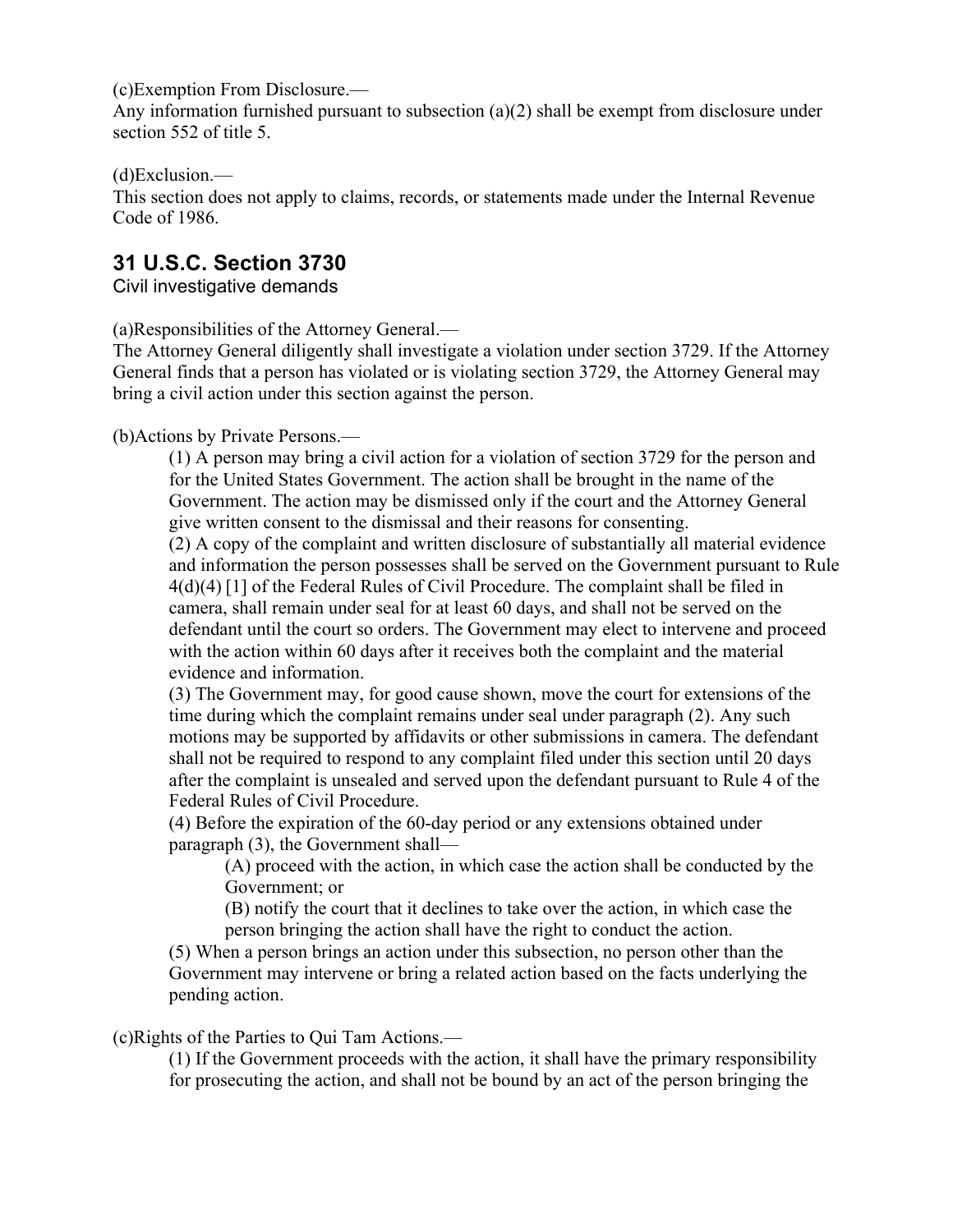action. Such person shall have the right to continue as a party to the action, subject to the limitations set forth in paragraph (2).

(2)

(A) The Government may dismiss the action notwithstanding the objections of the person initiating the action if the person has been notified by the Government of the filing of the motion and the court has provided the person with an opportunity for a hearing on the motion.

(B) The Government may settle the action with the defendant notwithstanding the objections of the person initiating the action if the court determines, after a hearing, that the proposed settlement is fair, adequate, and reasonable under all the circumstances. Upon a showing of good cause, such hearing may be held in camera.

(C) Upon a showing by the Government that unrestricted participation during the course of the litigation by the person initiating the action would interfere with or unduly delay the Government's prosecution of the case, or would be repetitious, irrelevant, or for purposes of harassment, the court may, in its discretion, impose limitations on the person's participation, such as—

(i) limiting the number of witnesses the person may call;

- (ii) limiting the length of the testimony of such witnesses;
- (iii) limiting the person's cross-examination of witnesses; or

(iv) otherwise limiting the participation by the person in the litigation.

(D) Upon a showing by the defendant that unrestricted participation during the course of the litigation by the person initiating the action would be for purposes of harassment or would cause the defendant undue burden or unnecessary expense, the court may limit the participation by the person in the litigation.

(3) If the Government elects not to proceed with the action, the person who initiated the action shall have the right to conduct the action. If the Government so requests, it shall be served with copies of all pleadings filed in the action and shall be supplied with copies of all deposition transcripts (at the Government's expense). When a person proceeds with the action, the court, without limiting the status and rights of the person initiating the action, may nevertheless permit the Government to intervene at a later date upon a showing of good cause.

(4) Whether or not the Government proceeds with the action, upon a showing by the Government that certain actions of discovery by the person initiating the action would interfere with the Government's investigation or prosecution of a criminal or civil matter arising out of the same facts, the court may stay such discovery for a period of not more than 60 days. Such a showing shall be conducted in camera. The court may extend the 60-day period upon a further showing in camera that the Government has pursued the criminal or civil investigation or proceedings with reasonable diligence and any proposed discovery in the civil action will interfere with the ongoing criminal or civil investigation or proceedings.

(5) Notwithstanding subsection (b), the Government may elect to pursue its claim through any alternate remedy available to the Government, including any administrative proceeding to determine a civil money penalty. If any such alternate remedy is pursued in another proceeding, the person initiating the action shall have the same rights in such proceeding as such person would have had if the action had continued under this section. Any finding of fact or conclusion of law made in such other proceeding that has become final shall be conclusive on all parties to an action under this section. For purposes of the preceding sentence, a finding or conclusion is final if it has been finally determined on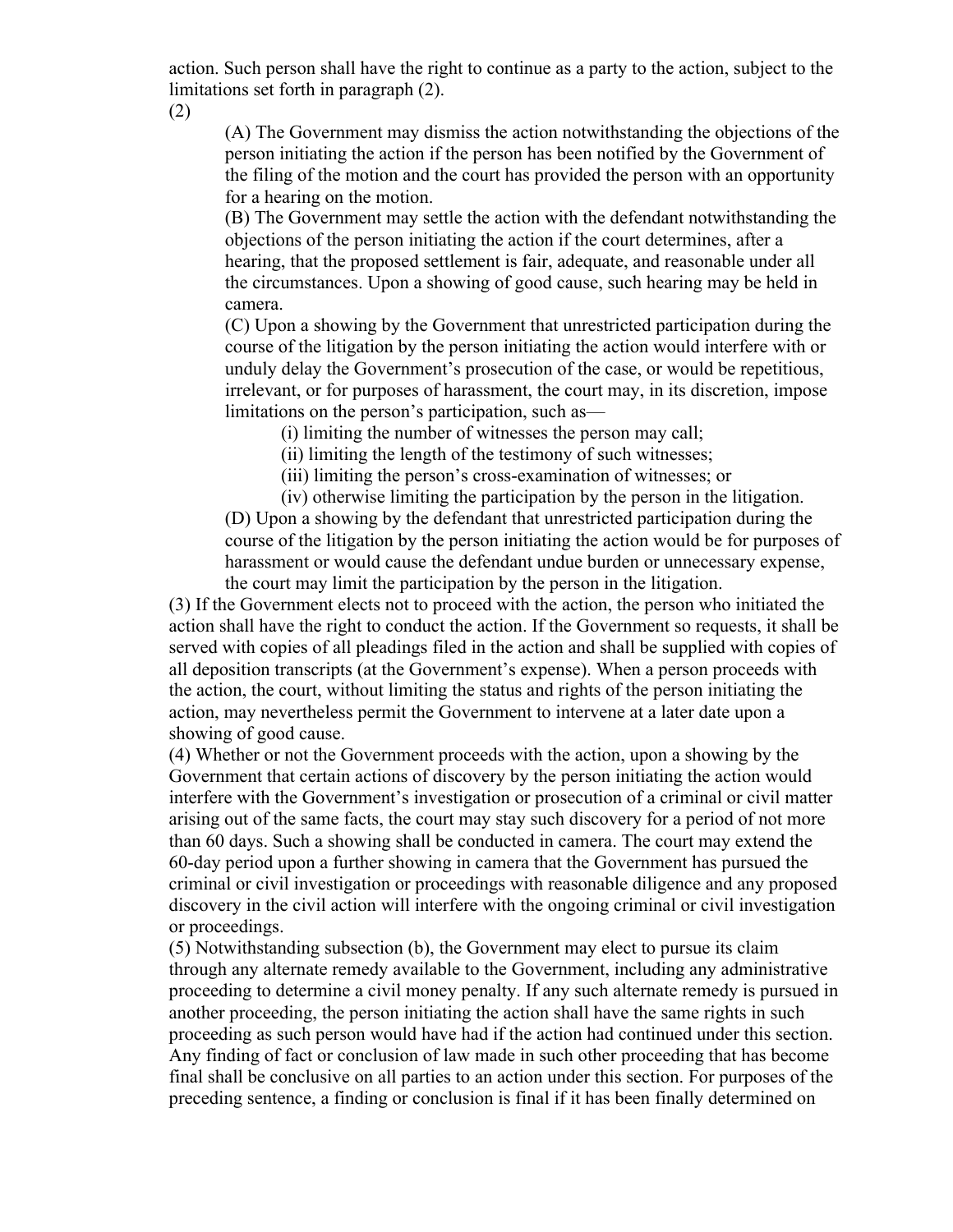appeal to the appropriate court of the United States, if all time for filing such an appeal with respect to the finding or conclusion has expired, or if the finding or conclusion is not subject to judicial review.

(d)Award to Qui Tam Plaintiff.—

(1) If the Government proceeds with an action brought by a person under subsection (b), such person shall, subject to the second sentence of this paragraph, receive at least 15 percent but not more than 25 percent of the proceeds of the action or settlement of the claim, depending upon the extent to which the person substantially contributed to the prosecution of the action. Where the action is one which the court finds to be based primarily on disclosures of specific information (other than information provided by the person bringing the action) relating to allegations or transactions in a criminal, civil, or administrative hearing, in a congressional, administrative, or Government [1] Accounting Office report, hearing, audit, or investigation, or from the news media, the court may award such sums as it considers appropriate, but in no case more than 10 percent of the proceeds, taking into account the significance of the information and the role of the person bringing the action in advancing the case to litigation. Any payment to a person under the first or second sentence of this paragraph shall be made from the proceeds. Any such person shall also receive an amount for reasonable expenses which the court finds to have been necessarily incurred, plus reasonable attorneys' fees and costs. All such expenses, fees, and costs shall be awarded against the defendant.

(2) If the Government does not proceed with an action under this section, the person bringing the action or settling the claim shall receive an amount which the court decides is reasonable for collecting the civil penalty and damages. The amount shall be not less than 25 percent and not more than 30 percent of the proceeds of the action or settlement and shall be paid out of such proceeds. Such person shall also receive an amount for reasonable expenses which the court finds to have been necessarily incurred, plus reasonable attorneys' fees and costs. All such expenses, fees, and costs shall be awarded against the defendant.

(3) Whether or not the Government proceeds with the action, if the court finds that the action was brought by a person who planned and initiated the violation of section 3729 upon which the action was brought, then the court may, to the extent the court considers appropriate, reduce the share of the proceeds of the action which the person would otherwise receive under paragraph (1) or (2) of this subsection, taking into account the role of that person in advancing the case to litigation and any relevant circumstances pertaining to the violation. If the person bringing the action is convicted of criminal conduct arising from his or her role in the violation of section 3729, that person shall be dismissed from the civil action and shall not receive any share of the proceeds of the action. Such dismissal shall not prejudice the right of the United States to continue the action, represented by the Department of Justice.

(4) If the Government does not proceed with the action and the person bringing the action conducts the action, the court may award to the defendant its reasonable attorneys' fees and expenses if the defendant prevails in the action and the court finds that the claim of the person bringing the action was clearly frivolous, clearly vexatious, or brought primarily for purposes of harassment.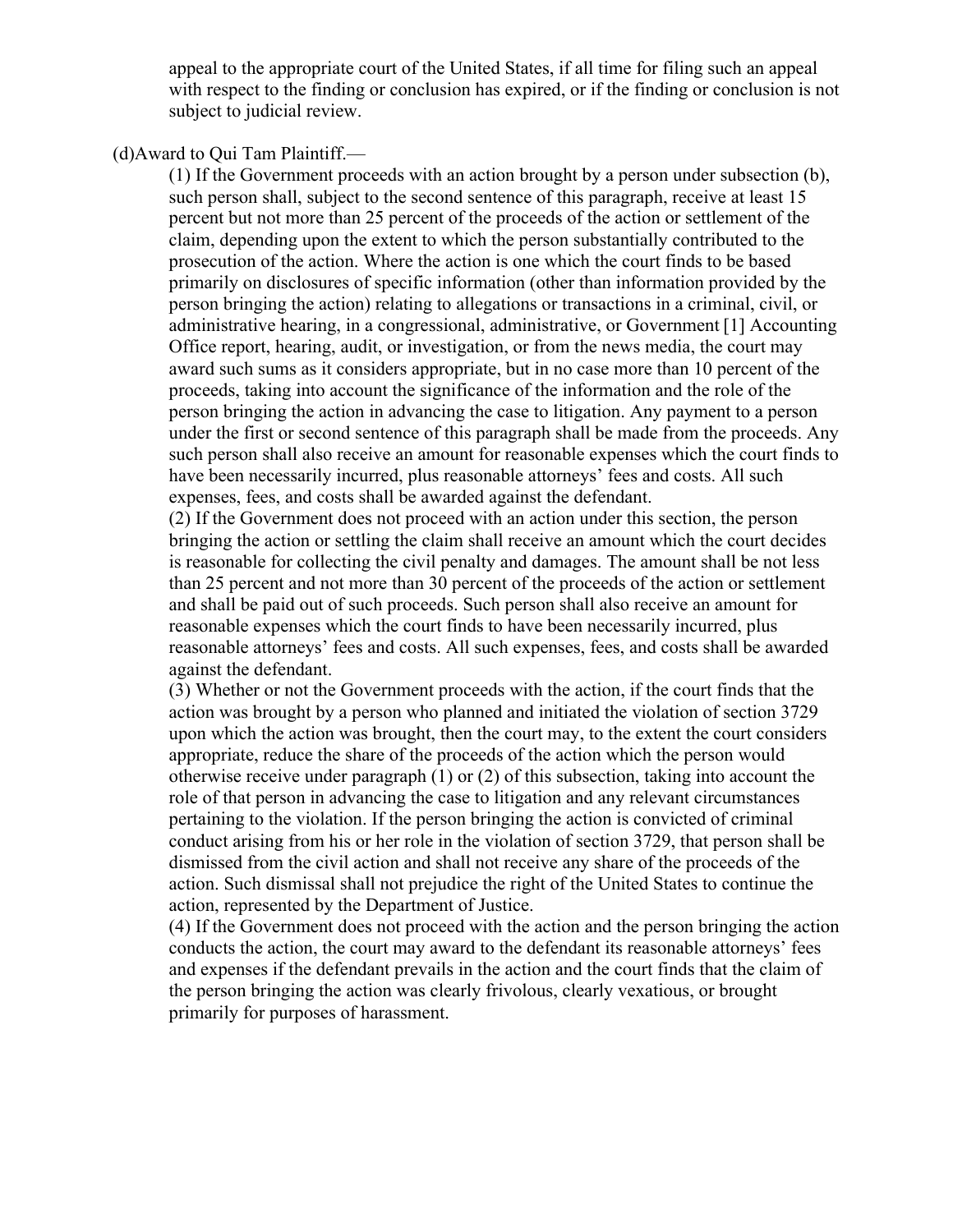(e)Certain Actions Barred.—

(1) No court shall have jurisdiction over an action brought by a former or present member of the armed forces under subsection (b) of this section against a member of the armed forces arising out of such person's service in the armed forces.

(2)

(A) No court shall have jurisdiction over an action brought under subsection (b) against a Member of Congress, a member of the judiciary, or a senior executive branch official if the action is based on evidence or information known to the Government when the action was brought.

(B) For purposes of this paragraph, "senior executive branch official" means any officer or employee listed in paragraphs (1) through (8) of section 101(f) of the Ethics in Government Act of 1978 (5 U.S.C. App.).

(3) In no event may a person bring an action under subsection (b) which is based upon allegations or transactions which are the subject of a civil suit or an administrative civil money penalty proceeding in which the Government is already a party. (4)

(A) The court shall dismiss an action or claim under this section, unless opposed by the Government, if substantially the same allegations or transactions as alleged in the action or claim were publicly disclosed—

(i) in a Federal criminal, civil, or administrative hearing in which the Government or its agent is a party;

(ii) in a congressional, Government Accountability Office, or other Federal report, hearing, audit, or investigation; or

(iii) from the news media,

unless the action is brought by the Attorney General or the person bringing the action is an original source of the information.

(B) For purposes of this paragraph, "original source" means an individual who either (i) prior to a public disclosure under subsection  $(e)(4)(a)$ , has voluntarily disclosed to the Government the information on which allegations or transactions in a claim are based, or (2) who has knowledge that is independent of and materially adds to the publicly disclosed allegations or transactions, and who has voluntarily provided the information to the Government before filing an action under this section.

(f)Government Not Liable for Certain Expenses.—

The Government is not liable for expenses which a person incurs in bringing an action under this section.

(g)Fees and Expenses to Prevailing Defendant.—

In civil actions brought under this section by the United States, the provisions of section 2412(d) of title 28 shall apply.

(h) Relief From Retaliatory Actions.—

(1)In general.—

Any employee, contractor, or agent shall be entitled to all relief necessary to make that employee, contractor, or agent whole, if that employee, contractor, or agent is discharged, demoted, suspended, threatened, harassed, or in any other manner discriminated against in the terms and conditions of employment because of lawful acts done by the employee,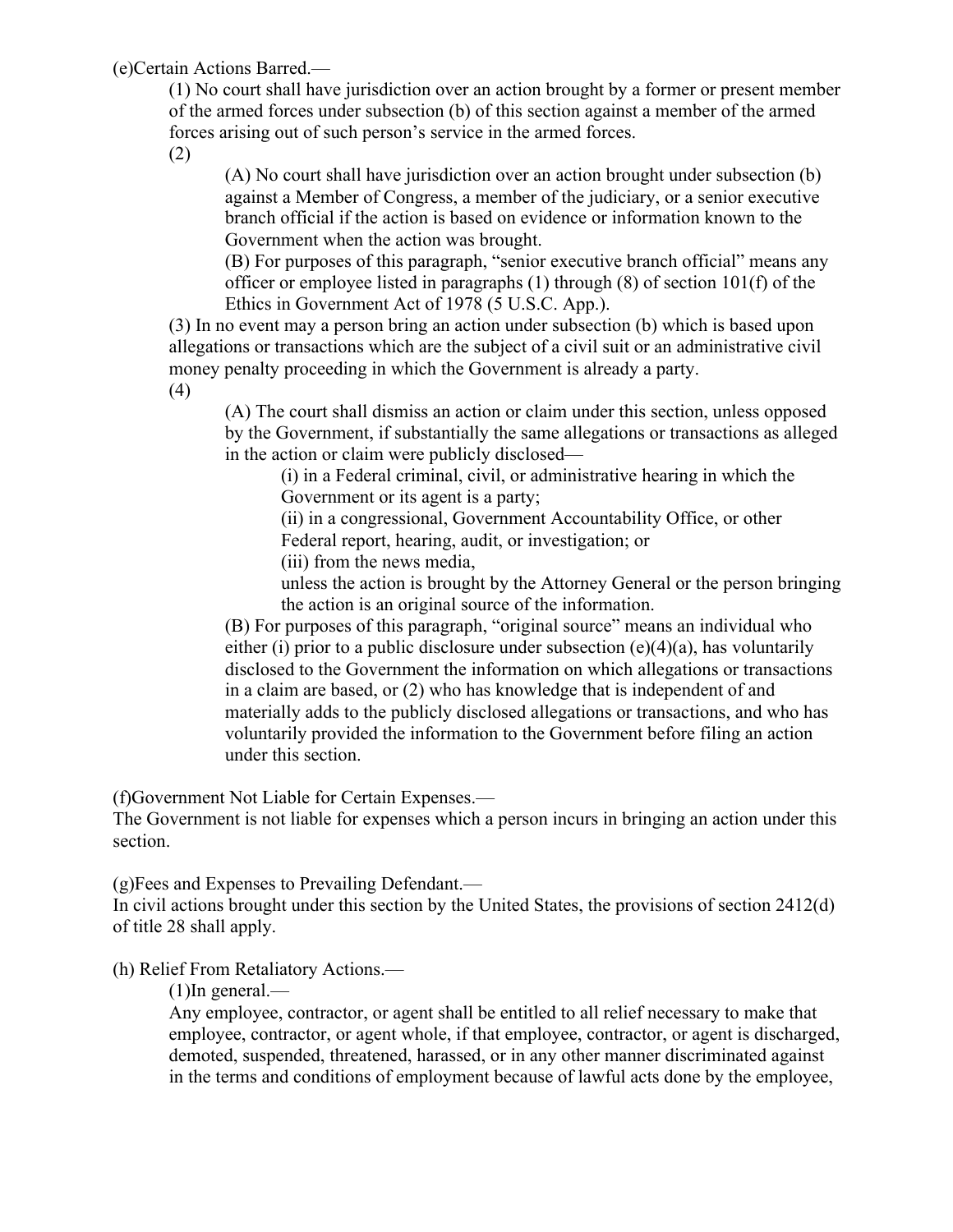contractor, agent or associated others in furtherance of an action under this section or other efforts to stop 1 or more violations of this subchapter. (2)Relief.—

Relief under paragraph (1) shall include reinstatement with the same seniority status that employee, contractor, or agent would have had but for the discrimination, 2 times the amount of back pay, interest on the back pay, and compensation for any special damages sustained as a result of the discrimination, including litigation costs and reasonable attorneys' fees. An action under this subsection may be brought in the appropriate district court of the United States for the relief provided in this subsection.

(3)Limitation on bringing civil action.—

A civil action under this subsection may not be brought more than 3 years after the date when the retaliation occurred.

## **31 U.S.C. Section 3731**

False claims procedure

(a) A subpena requiring the attendance of a witness at a trial or hearing conducted under section 3730 of this title may be served at any place in the United States.

(b) A civil action under section 3730 may not be brought—

(1) more than 6 years after the date on which the violation of section 3729 is committed, or

(2) more than 3 years after the date when facts material to the right of action are known or reasonably should have been known by the official of the United States charged with responsibility to act in the circumstances, but in no event more than 10 years after the date on which the violation is committed,

whichever occurs last.

(c) If the Government elects to intervene and proceed with an action brought under 3730(b),[1] the Government may file its own complaint or amend the complaint of a person who has brought an action under section 3730(b) to clarify or add detail to the claims in which the Government is intervening and to add any additional claims with respect to which the Government contends it is entitled to relief. For statute of limitations purposes, any such Government pleading shall relate back to the filing date of the complaint of the person who originally brought the action, to the extent that the claim of the Government arises out of the conduct, transactions, or occurrences set forth, or attempted to be set forth, in the prior complaint of that person.

(d) In any action brought under section 3730, the United States shall be required to prove all essential elements of the cause of action, including damages, by a preponderance of the evidence.

(e) Notwithstanding any other provision of law, the Federal Rules of Criminal Procedure, or the Federal Rules of Evidence, a final judgment rendered in favor of the United States in any criminal proceeding charging fraud or false statements, whether upon a verdict after trial or upon a plea of guilty or nolo contendere, shall estop the defendant from denying the essential elements of the offense in any action which involves the same transaction as in the criminal proceeding and which is brought under subsection (a) or (b) of section 3730.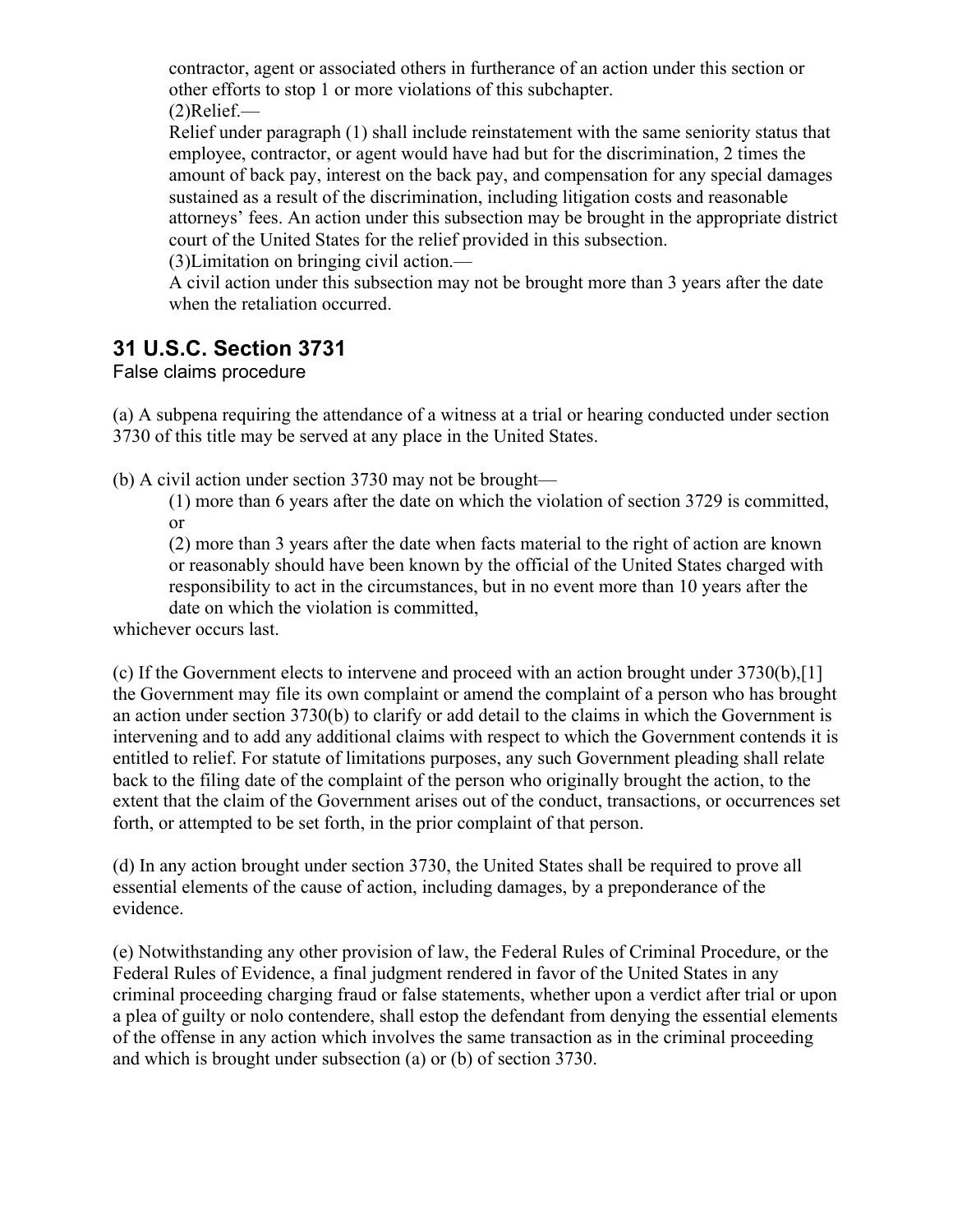### **31 U.S.C. Section 3732**

False claims jurisdiction

#### (a)Actions Under Section 3730.—

Any action under section 3730 may be brought in any judicial district in which the defendant or, in the case of multiple defendants, any one defendant can be found, resides, transacts business, or in which any act proscribed by section 3729 occurred. A summons as required by the Federal Rules of Civil Procedure shall be issued by the appropriate district court and served at any place within or outside the United States.

#### (b)Claims Under State Law.—

The district courts shall have jurisdiction over any action brought under the laws of any State for the recovery of funds paid by a State or local government if the action arises from the same transaction or occurrence as an action brought under section 3730.

(c)Service on State or Local Authorities.—

With respect to any State or local government that is named as a co-plaintiff with the United States in an action brought under subsection (b), a seal on the action ordered by the court under section 3730(b) shall not preclude the Government or the person bringing the action from serving the complaint, any other pleadings, or the written disclosure of substantially all material evidence and information possessed by the person bringing the action on the law enforcement authorities that are authorized under the law of that State or local government to investigate and prosecute such actions on behalf of such governments, except that such seal applies to the law enforcement authorities so served to the same extent as the seal applies to other parties in the action.

## **31 U.S.C. Section 3733**

Civil investigative demands

#### (a) In General.—

(1)Issuance and service.—Whenever the Attorney General, or a designee (for purposes of this section), has reason to believe that any person may be in possession, custody, or control of any documentary material or information relevant to a false claims law investigation, the Attorney General, or a designee, may, before commencing a civil proceeding under section 3730(a) or other false claims law, or making an election under section 3730(b), issue in writing and cause to be served upon such person, a civil investigative demand requiring such person—

(A) to produce such documentary material for inspection and copying,

(B) to answer in writing written interrogatories with respect to such documentary material or information,

(C) to give oral testimony concerning such documentary material or information, or

(D) to furnish any combination of such material, answers, or testimony. The Attorney General may delegate the authority to issue civil investigative demands under this subsection. Whenever a civil investigative demand is an express demand for any product of discovery, the Attorney General, the Deputy Attorney General, or an Assistant Attorney General shall cause to be served, in any manner authorized by this section, a copy of such demand upon the person from whom the discovery was obtained and shall notify the person to whom such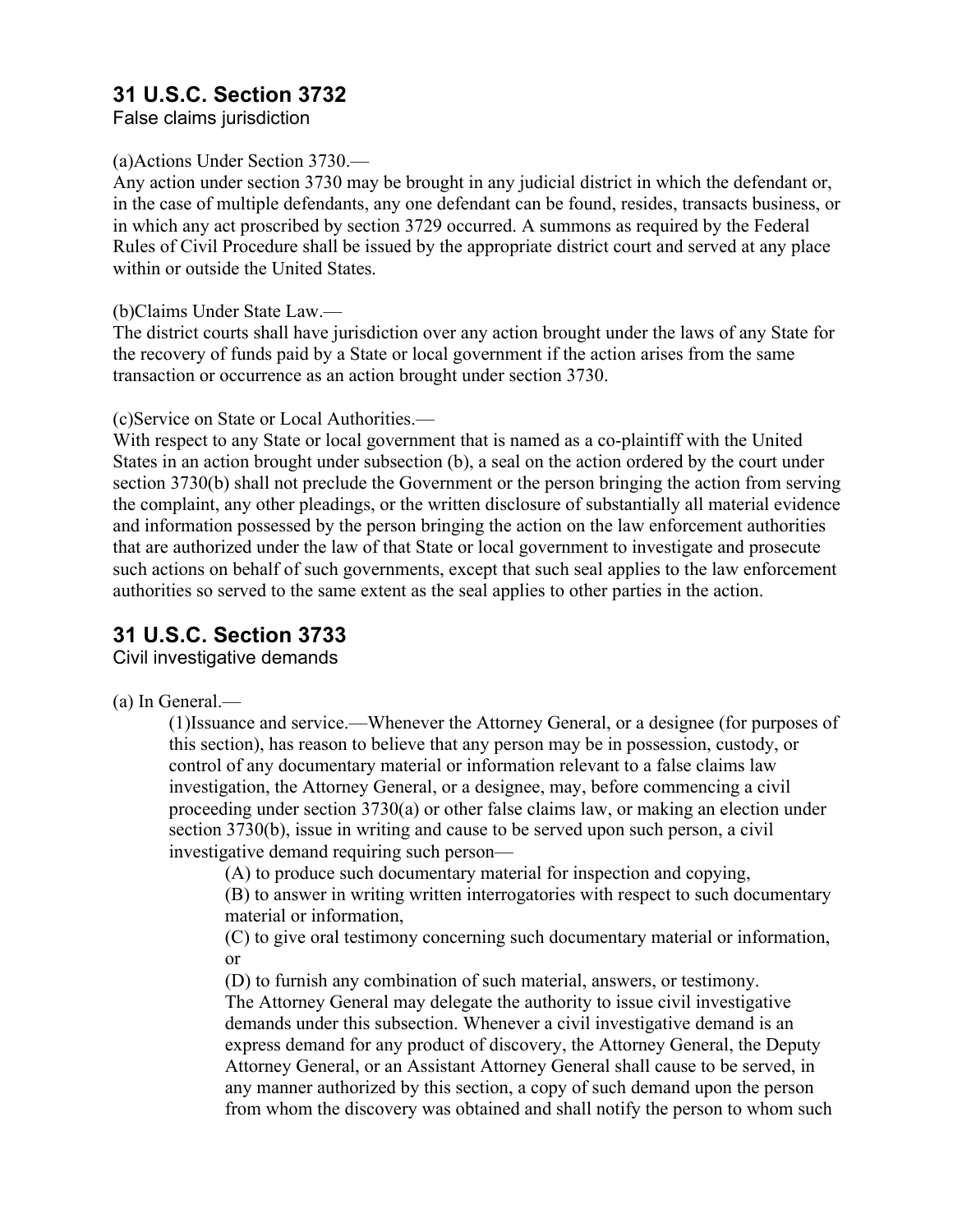demand is issued of the date on which such copy was served. Any information obtained by the Attorney General or a designee of the Attorney General under this section may be shared with any qui tam relator if the Attorney General or designee determine it is necessary as part of any false claims act [1] investigation.

(2) Contents and deadlines.—

(A) Each civil investigative demand issued under paragraph (1) shall state the nature of the conduct constituting the alleged violation of a false claims law which is under investigation, and the applicable provision of law alleged to be violated.

(B) If such demand is for the production of documentary material, the demand shall—

(i) describe each class of documentary material to be produced with such definiteness and certainty as to permit such material to be fairly identified; (ii) prescribe a return date for each such class which will provide a reasonable period of time within which the material so demanded may be assembled and made available for inspection and copying; and (iii) identify the false claims law investigator to whom such material shall be made available.

(C) If such demand is for answers to written interrogatories, the demand shall—

(i) set forth with specificity the written interrogatories to be answered; (ii) prescribe dates at which time answers to written interrogatories shall be submitted; and

(iii) identify the false claims law investigator to whom such answers shall be submitted.

(D) If such demand is for the giving of oral testimony, the demand shall—

(i) prescribe a date, time, and place at which oral testimony shall be commenced;

(ii) identify a false claims law investigator who shall conduct the examination and the custodian to whom the transcript of such examination shall be submitted;

(iii) specify that such attendance and testimony are necessary to the conduct of the investigation;

(iv) notify the person receiving the demand of the right to be accompanied by an attorney and any other representative; and

(v) describe the general purpose for which the demand is being issued and the general nature of the testimony, including the primary areas of inquiry, which will be taken pursuant to the demand.

(E) Any civil investigative demand issued under this section which is an express demand for any product of discovery shall not be returned or returnable until 20 days after a copy of such demand has been served upon the person from whom the discovery was obtained.

(F) The date prescribed for the commencement of oral testimony pursuant to a civil investigative demand issued under this section shall be a date which is not less than seven days after the date on which demand is received, unless the Attorney General or an Assistant Attorney General designated by the Attorney General determines that exceptional circumstances are present which warrant the commencement of such testimony within a lesser period of time.

(G) The Attorney General shall not authorize the issuance under this section of more than one civil investigative demand for oral testimony by the same person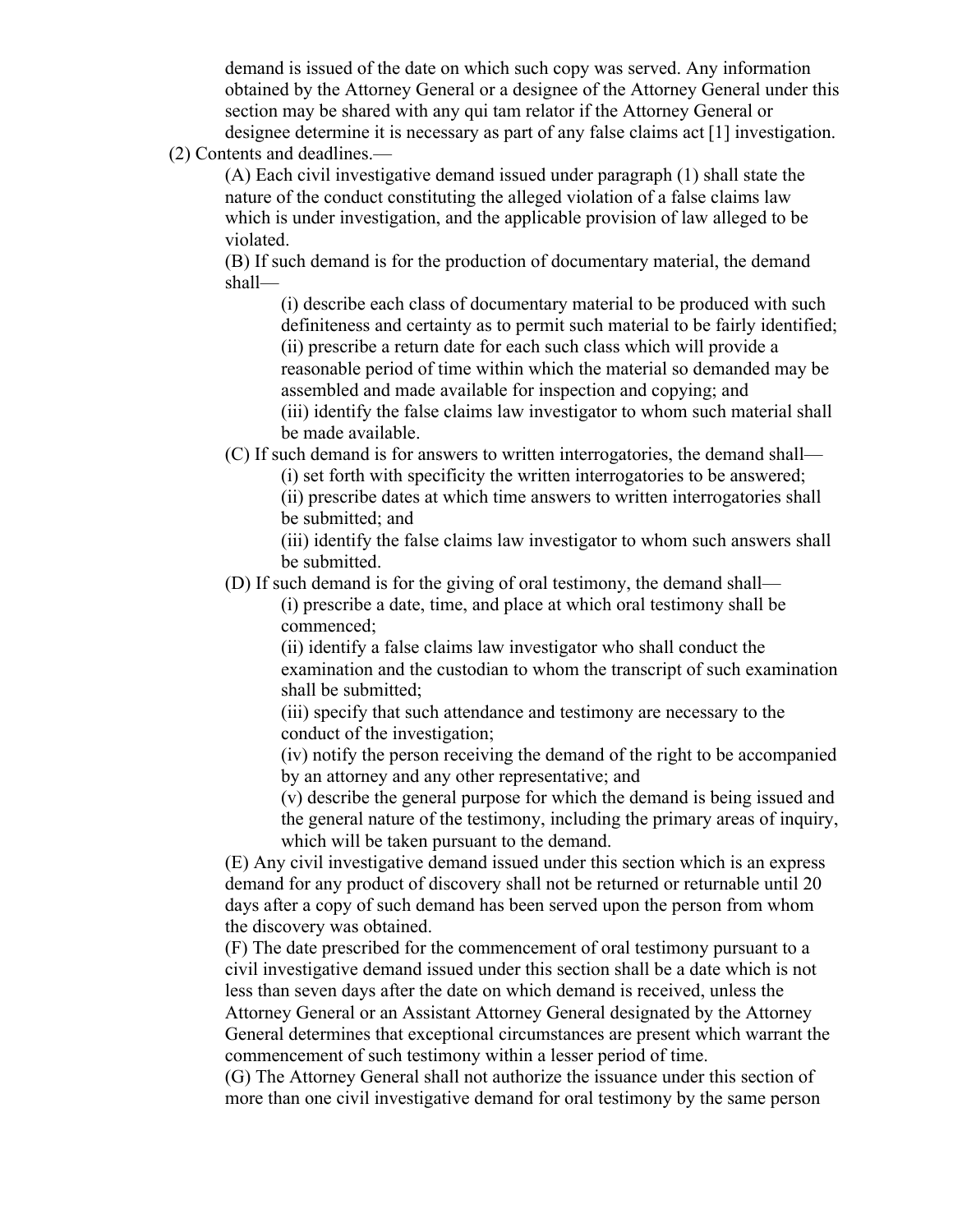unless the person requests otherwise or unless the Attorney General, after investigation, notifies that person in writing that an additional demand for oral testimony is necessary.

(b) Protected Material or Information.—

(1)In general.—A civil investigative demand issued under subsection (a) may not require the production of any documentary material, the submission of any answers to written interrogatories, or the giving of any oral testimony if such material, answers, or testimony would be protected from disclosure under—

(A) the standards applicable to subpoenas or subpoenas duces tecum issued by a court of the United States to aid in a grand jury investigation; or

(B) the standards applicable to discovery requests under the Federal Rules of Civil Procedure, to the extent that the application of such standards to any such demand is appropriate and consistent with the provisions and purposes of this section. (2)Effect on other orders, rules, and laws.—

Any such demand which is an express demand for any product of discovery supersedes any inconsistent order, rule, or provision of law (other than this section) preventing or restraining disclosure of such product of discovery to any person. Disclosure of any product of discovery pursuant to any such express demand does not constitute a waiver of any right or privilege which the person making such disclosure may be entitled to invoke to resist discovery of trial preparation materials.

(c) Service; Jurisdiction.—

(1)By whom served.—

Any civil investigative demand issued under subsection (a) may be served by a false claims law investigator, or by a United States marshal or a deputy marshal, at any place within the territorial jurisdiction of any court of the United States.

(2)Service in foreign countries.—

Any such demand or any petition filed under subsection (j) may be served upon any person who is not found within the territorial jurisdiction of any court of the United States in such manner as the Federal Rules of Civil Procedure prescribe for service in a foreign country. To the extent that the courts of the United States can assert jurisdiction over any such person consistent with due process, the United States District Court for the District of Columbia shall have the same jurisdiction to take any action respecting compliance with this section by any such person that such court would have if such person were personally within the jurisdiction of such court.

(d) Service Upon Legal Entities and Natural Persons.—

(1)Legal entities.—Service of any civil investigative demand issued under subsection (a) or of any petition filed under subsection (j) may be made upon a partnership, corporation, association, or other legal entity by—

(A) delivering an executed copy of such demand or petition to any partner, executive officer, managing agent, or general agent of the partnership, corporation, association, or entity, or to any agent authorized by appointment or by law to receive service of process on behalf of such partnership, corporation, association, or entity;

(B) delivering an executed copy of such demand or petition to the principal office or place of business of the partnership, corporation, association, or entity; or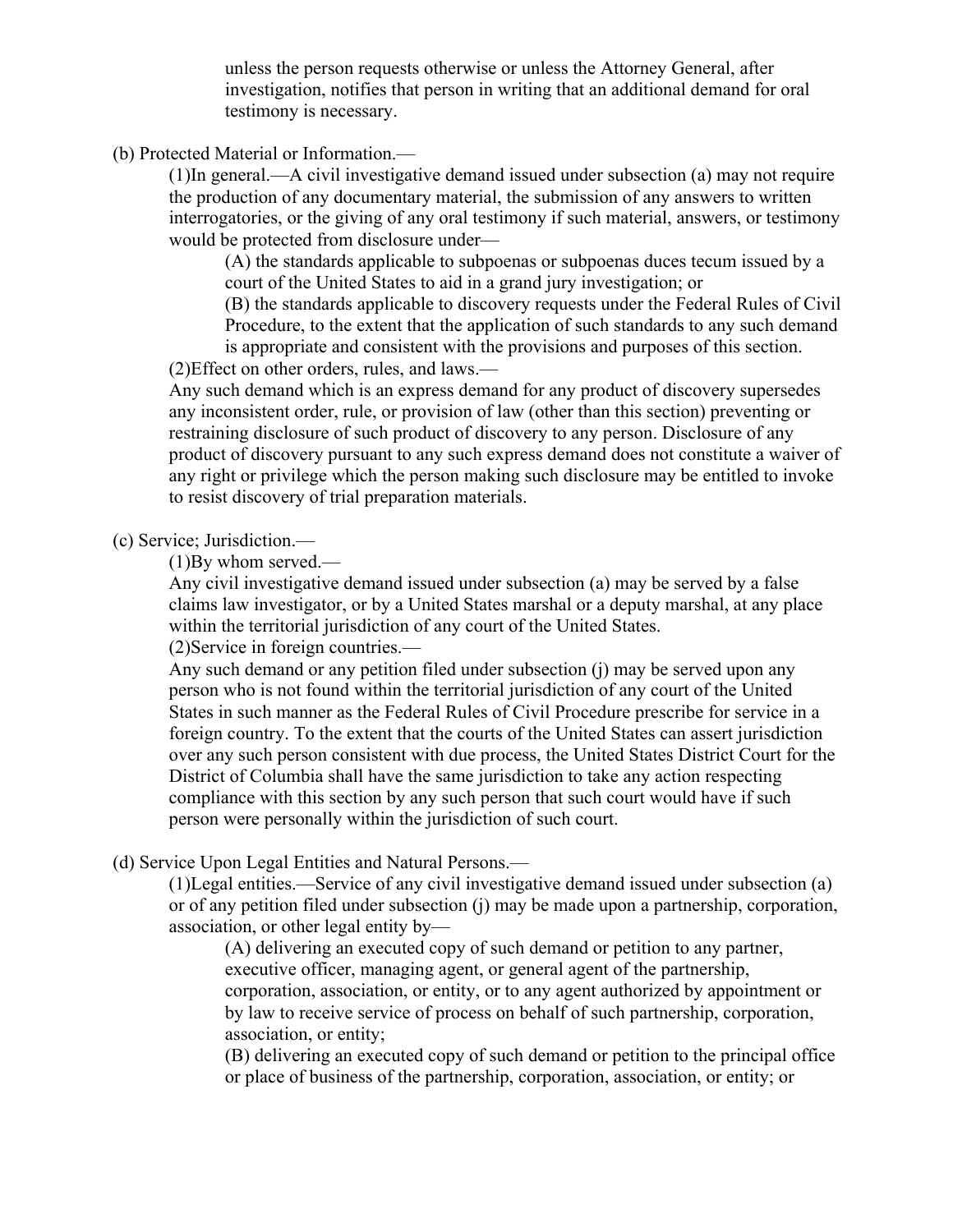(C) depositing an executed copy of such demand or petition in the United States mails by registered or certified mail, with a return receipt requested, addressed to such partnership, corporation, association, or entity at its principal office or place of business.

(2)Natural persons.—Service of any such demand or petition may be made upon any natural person by—

(A) delivering an executed copy of such demand or petition to the person; or (B) depositing an executed copy of such demand or petition in the United States mails by registered or certified mail, with a return receipt requested, addressed to the person at the person's residence or principal office or place of business.

(e)Proof of Service.—

A verified return by the individual serving any civil investigative demand issued under subsection (a) or any petition filed under subsection (j) setting forth the manner of such service shall be proof of such service. In the case of service by registered or certified mail, such return shall be accompanied by the return post office receipt of delivery of such demand.

#### (f) Documentary Material.—

(1)Sworn certificates.—The production of documentary material in response to a civil investigative demand served under this section shall be made under a sworn certificate, in such form as the demand designates, by—

(A) in the case of a natural person, the person to whom the demand is directed, or

(B) in the case of a person other than a natural person, a person having knowledge of the facts and circumstances relating to such production and authorized to act on behalf of such person.

The certificate shall state that all of the documentary material required by the demand and in the possession, custody, or control of the person to whom the demand is directed has been produced and made available to the false claims law investigator identified in the demand.

(2)Production of materials.—

Any person upon whom any civil investigative demand for the production of documentary material has been served under this section shall make such material available for inspection and copying to the false claims law investigator identified in such demand at the principal place of business of such person, or at such other place as the false claims law investigator and the person thereafter may agree and prescribe in writing, or as the court may direct under subsection  $(j)(1)$ . Such material shall be made so available on the return date specified in such demand, or on such later date as the false claims law investigator may prescribe in writing. Such person may, upon written agreement between the person and the false claims law investigator, substitute copies for originals of all or any part of such material.

(g)Interrogatories.—Each interrogatory in a civil investigative demand served under this section shall be answered separately and fully in writing under oath and shall be submitted under a sworn certificate, in such form as the demand designates, by—

(1) in the case of a natural person, the person to whom the demand is directed, or

(2) in the case of a person other than a natural person, the person or persons responsible for answering each interrogatory.

If any interrogatory is objected to, the reasons for the objection shall be stated in the certificate instead of an answer. The certificate shall state that all information required by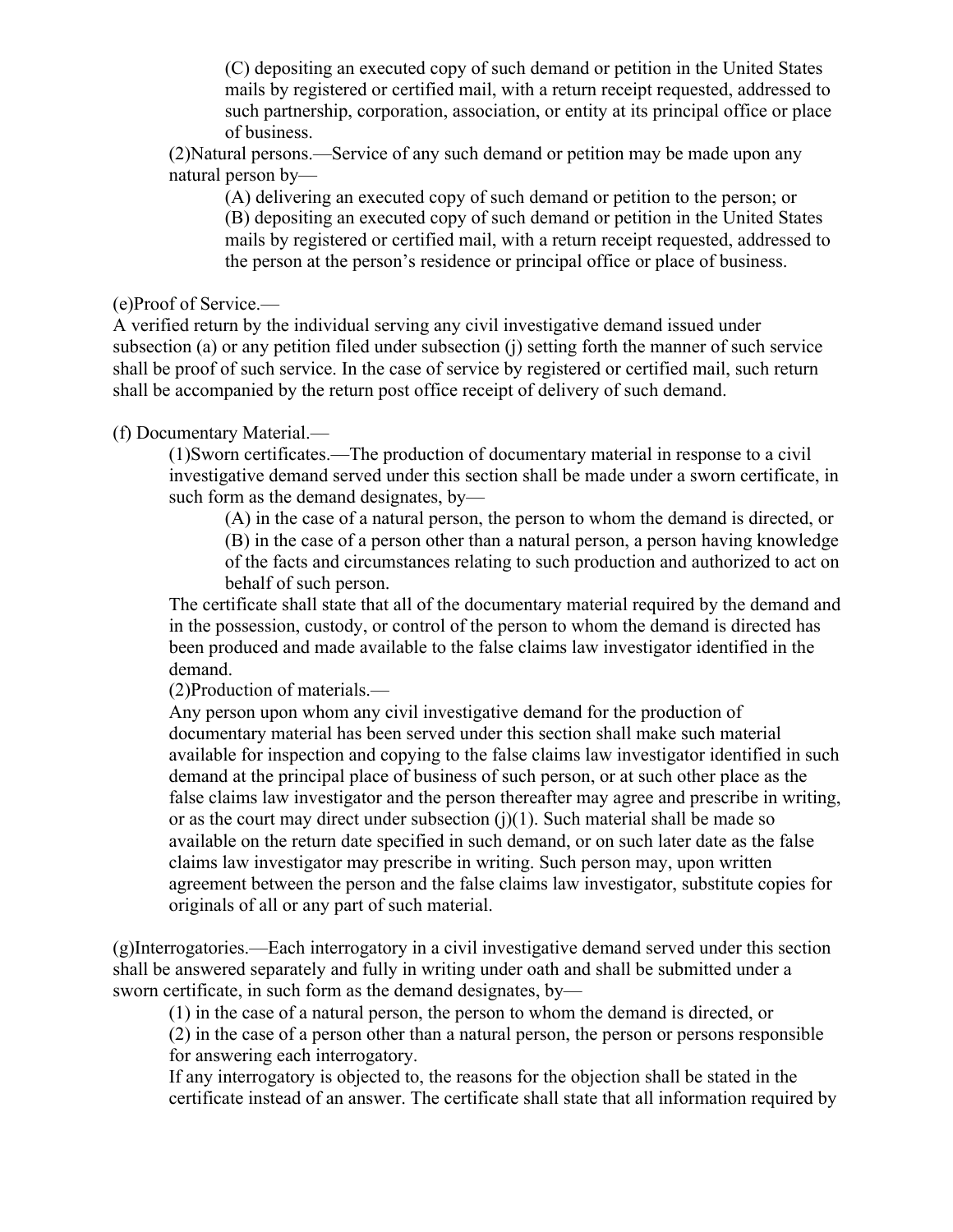the demand and in the possession, custody, control, or knowledge of the person to whom the demand is directed has been submitted. To the extent that any information is not furnished, the information shall be identified and reasons set forth with particularity regarding the reasons why the information was not furnished.

(h) Oral Examinations.—

(1)Procedures.—

The examination of any person pursuant to a civil investigative demand for oral testimony served under this section shall be taken before an officer authorized to administer oaths and affirmations by the laws of the United States or of the place where the examination is held. The officer before whom the testimony is to be taken shall put the witness on oath or affirmation and shall, personally or by someone acting under the direction of the officer and in the officer's presence, record the testimony of the witness. The testimony shall be taken stenographically and shall be transcribed. When the testimony is fully transcribed, the officer before whom the testimony is taken shall promptly transmit a copy of the transcript of the testimony to the custodian. This subsection shall not preclude the taking of testimony by any means authorized by, and in a manner consistent with, the Federal Rules of Civil Procedure.

(2)Persons present.—

The false claims law investigator conducting the examination shall exclude from the place where the examination is held all persons except the person giving the testimony, the attorney for and any other representative of the person giving the testimony, the attorney for the Government, any person who may be agreed upon by the attorney for the Government and the person giving the testimony, the officer before whom the testimony is to be taken, and any stenographer taking such testimony.

(3)Where testimony taken.—

The oral testimony of any person taken pursuant to a civil investigative demand served under this section shall be taken in the judicial district of the United States within which such person resides, is found, or transacts business, or in such other place as may be agreed upon by the false claims law investigator conducting the examination and such person.

(4)Transcript of testimony.—

When the testimony is fully transcribed, the false claims law investigator or the officer before whom the testimony is taken shall afford the witness, who may be accompanied by counsel, a reasonable opportunity to examine and read the transcript, unless such examination and reading are waived by the witness. Any changes in form or substance which the witness desires to make shall be entered and identified upon the transcript by the officer or the false claims law investigator, with a statement of the reasons given by the witness for making such changes. The transcript shall then be signed by the witness, unless the witness in writing waives the signing, is ill, cannot be found, or refuses to sign. If the transcript is not signed by the witness within 30 days after being afforded a reasonable opportunity to examine it, the officer or the false claims law investigator shall sign it and state on the record the fact of the waiver, illness, absence of the witness, or the refusal to sign, together with the reasons, if any, given therefor.

(5)Certification and delivery to custodian.—

The officer before whom the testimony is taken shall certify on the transcript that the witness was sworn by the officer and that the transcript is a true record of the testimony given by the witness, and the officer or false claims law investigator shall promptly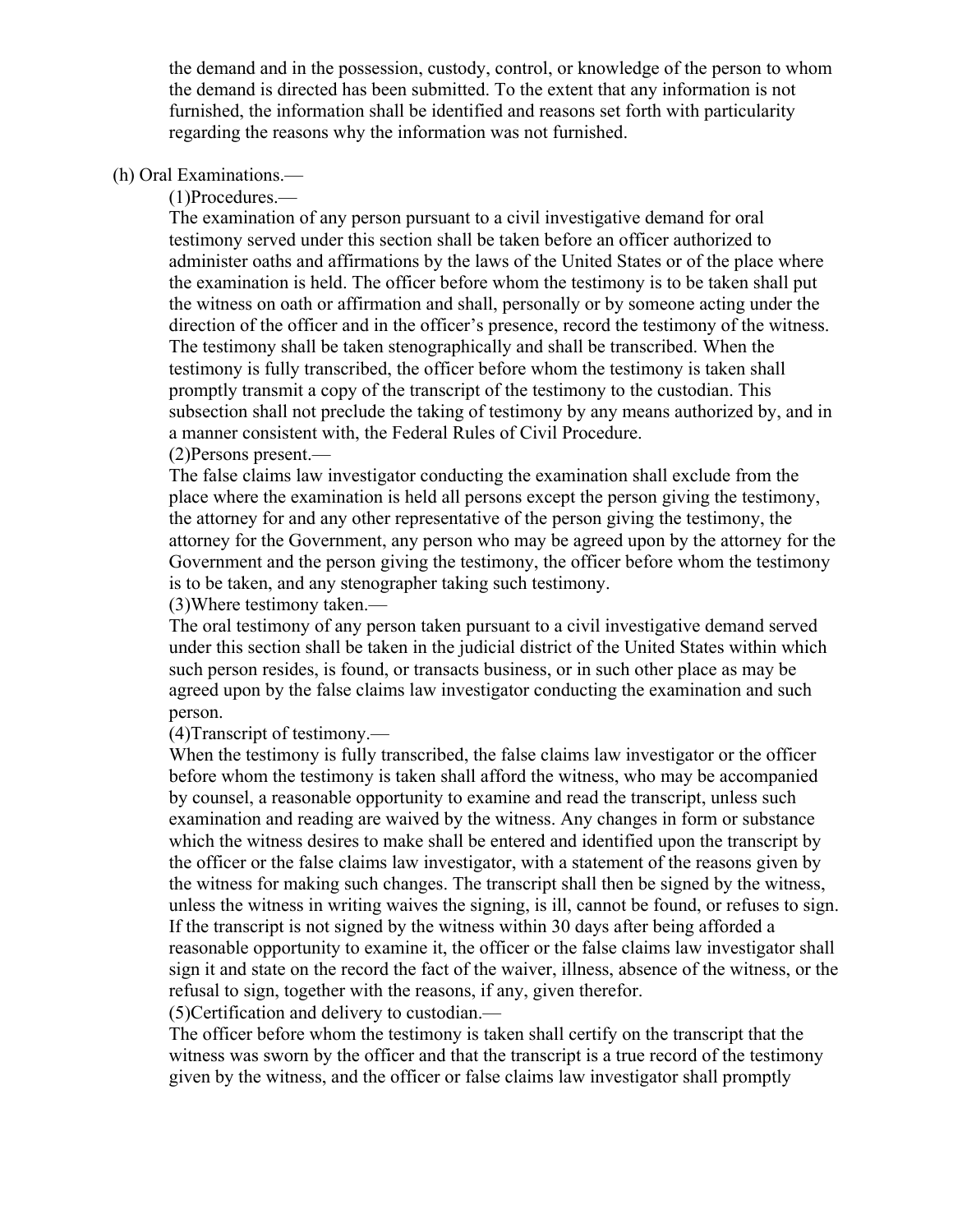deliver the transcript, or send the transcript by registered or certified mail, to the custodian.

(6)Furnishing or inspection of transcript by witness.—

Upon payment of reasonable charges therefor, the false claims law investigator shall furnish a copy of the transcript to the witness only, except that the Attorney General, the Deputy Attorney General, or an Assistant Attorney General may, for good cause, limit such witness to inspection of the official transcript of the witness' testimony. (7)Conduct of oral testimony.—

(A) Any person compelled to appear for oral testimony under a civil investigative demand issued under subsection (a) may be accompanied, represented, and advised by counsel. Counsel may advise such person, in confidence, with respect to any question asked of such person. Such person or counsel may object on the record to any question, in whole or in part, and shall briefly state for the record the reason for the objection. An objection may be made, received, and entered upon the record when it is claimed that such person is entitled to refuse to answer the question on the grounds of any constitutional or other legal right or privilege, including the privilege against self-incrimination. Such person may not otherwise object to or refuse to answer any question, and may not directly or through counsel otherwise interrupt the oral examination. If such person refuses to answer any question, a petition may be filed in the district court of the United States under subsection  $(i)(1)$  for an order compelling such person to answer such question.

(B) If such person refuses to answer any question on the grounds of the privilege against self-incrimination, the testimony of such person may be compelled in accordance with the provisions of part V of title 18.

(8)Witness fees and allowances.—

Any person appearing for oral testimony under a civil investigative demand issued under subsection (a) shall be entitled to the same fees and allowances which are paid to witnesses in the district courts of the United States.

(i) Custodians of Documents, Answers, and Transcripts.—

(1)Designation.—

The Attorney General shall designate a false claims law investigator to serve as custodian of documentary material, answers to interrogatories, and transcripts of oral testimony received under this section, and shall designate such additional false claims law investigators as the Attorney General determines from time to time to be necessary to serve as deputies to the custodian.

(2)Responsibility for materials; disclosure.—

(A) A false claims law investigator who receives any documentary material, answers to interrogatories, or transcripts of oral testimony under this section shall transmit them to the custodian. The custodian shall take physical possession of such material, answers, or transcripts and shall be responsible for the use made of them and for the return of documentary material under paragraph (4). (B) The custodian may cause the preparation of such copies of such documentary material, answers to interrogatories, or transcripts of oral testimony as may be required for official use by any false claims law investigator, or other officer or employee of the Department of Justice. Such material, answers, and transcripts may be used by any such authorized false claims law investigator or other officer or employee in connection with the taking of oral testimony under this section.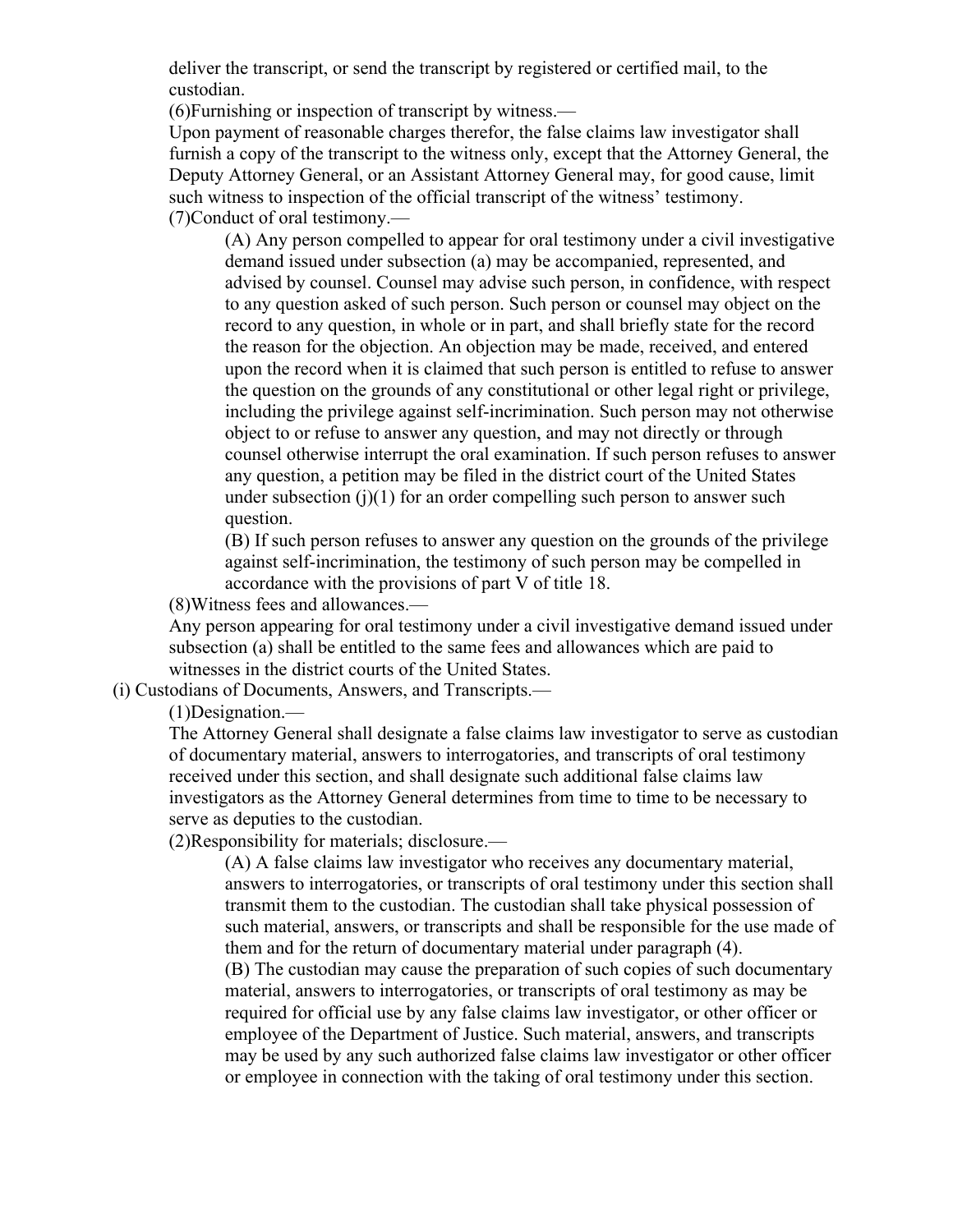(C) Except as otherwise provided in this subsection, no documentary material, answers to interrogatories, or transcripts of oral testimony, or copies thereof, while in the possession of the custodian, shall be available for examination by any individual other than a false claims law investigator or other officer or employee of the Department of Justice authorized under subparagraph (B). The prohibition in the preceding sentence on the availability of material, answers, or transcripts shall not apply if consent is given by the person who produced such material, answers, or transcripts, or, in the case of any product of discovery produced pursuant to an express demand for such material, consent is given by the person from whom the discovery was obtained. Nothing in this subparagraph is intended to prevent disclosure to the Congress, including any committee or subcommittee of the Congress, or to any other agency of the United States for use by such agency in furtherance of its statutory responsibilities.

(D) While in the possession of the custodian and under such reasonable terms and conditions as the Attorney General shall prescribe—

(i) documentary material and answers to interrogatories shall be available for examination by the person who produced such material or answers, or by a representative of that person authorized by that person to examine such material and answers; and

(ii) transcripts of oral testimony shall be available for examination by the person who produced such testimony, or by a representative of that person authorized by that person to examine such transcripts.

(3)Use of material, answers, or transcripts in other proceedings.—

Whenever any attorney of the Department of Justice has been designated to appear before any court, grand jury, or Federal agency in any case or proceeding, the custodian of any documentary material, answers to interrogatories, or transcripts of oral testimony received under this section may deliver to such attorney such material, answers, or transcripts for official use in connection with any such case or proceeding as such attorney determines to be required. Upon the completion of any such case or proceeding, such attorney shall return to the custodian any such material, answers, or transcripts so delivered which have not passed into the control of such court, grand jury, or agency through introduction into the record of such case or proceeding.

(4)Conditions for return of material.—If any documentary material has been produced by any person in the course of any false claims law investigation pursuant to a civil investigative demand under this section, and—

(A) any case or proceeding before the court or grand jury arising out of such investigation, or any proceeding before any Federal agency involving such material, has been completed, or

(B) no case or proceeding in which such material may be used has been commenced within a reasonable time after completion of the examination and analysis of all documentary material and other information assembled in the course of such investigation,

the custodian shall, upon written request of the person who produced such material, return to such person any such material (other than copies furnished to the false claims law investigator under subsection (f)(2) or made for the Department of Justice under paragraph  $(2)(B)$ ) which has not passed into the control of any court, grand jury, or agency through introduction into the record of such case or proceeding.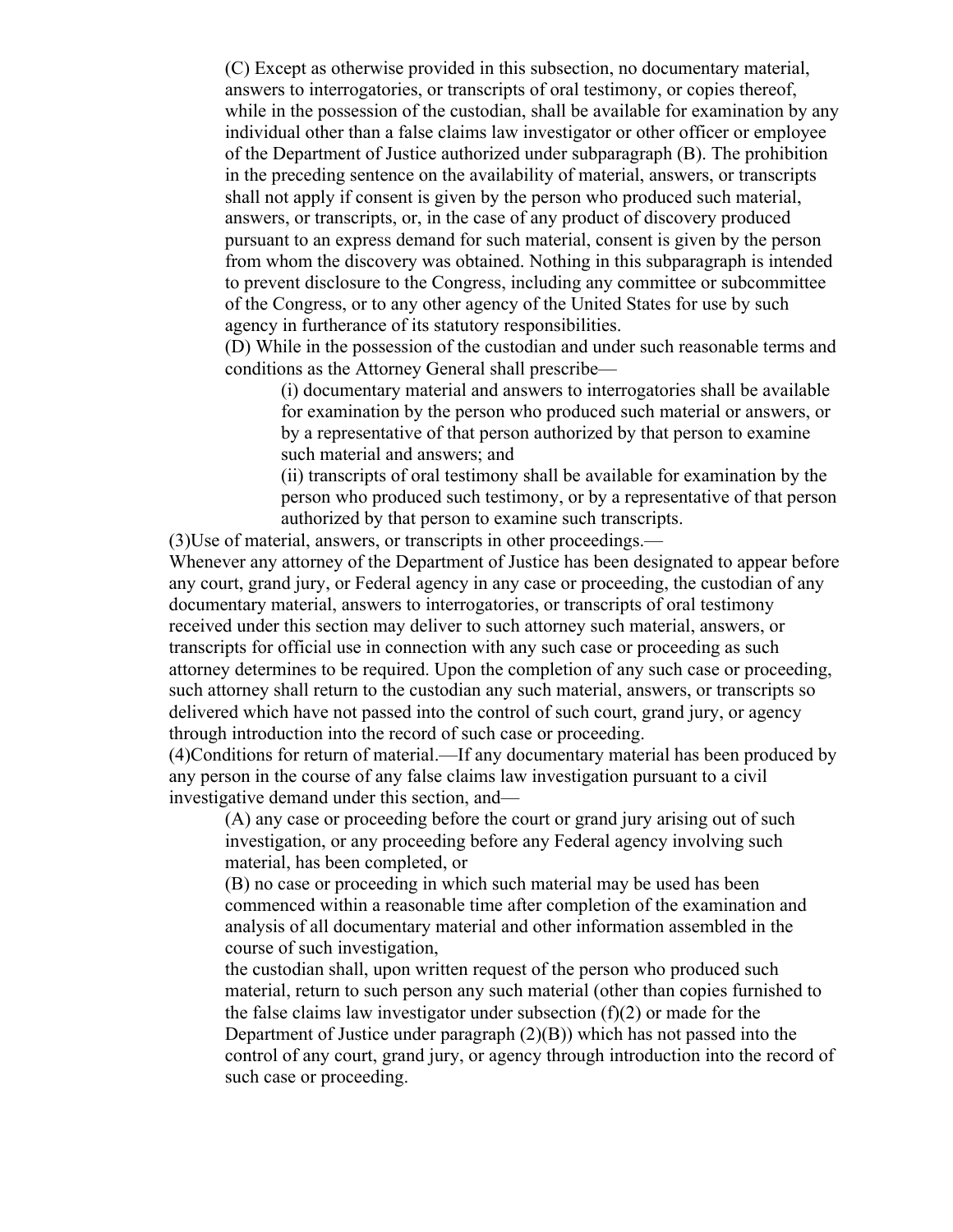(5)Appointment of successor custodians.—In the event of the death, disability, or separation from service in the Department of Justice of the custodian of any documentary material, answers to interrogatories, or transcripts of oral testimony produced pursuant to a civil investigative demand under this section, or in the event of the official relief of such custodian from responsibility for the custody and control of such material, answers, or transcripts, the Attorney General shall promptly—

(A) designate another false claims law investigator to serve as custodian of such material, answers, or transcripts, and

(B) transmit in writing to the person who produced such material, answers, or testimony notice of the identity and address of the successor so designated. Any person who is designated to be a successor under this paragraph shall have, with regard to such material, answers, or transcripts, the same duties and responsibilities as were imposed by this section upon that person's predecessor in office, except that the successor shall not be held responsible for any default or dereliction which occurred before that designation.

(j) Judicial Proceedings.—

(1)Petition for enforcement.—

Whenever any person fails to comply with any civil investigative demand issued under subsection (a), or whenever satisfactory copying or reproduction of any material requested in such demand cannot be done and such person refuses to surrender such material, the Attorney General may file, in the district court of the United States for any judicial district in which such person resides, is found, or transacts business, and serve upon such person a petition for an order of such court for the enforcement of the civil investigative demand.

(2)Petition to modify or set aside demand.—

(A) Any person who has received a civil investigative demand issued under subsection (a) may file, in the district court of the United States for the judicial district within which such person resides, is found, or transacts business, and serve upon the false claims law investigator identified in such demand a petition for an order of the court to modify or set aside such demand. In the case of a petition addressed to an express demand for any product of discovery, a petition to modify or set aside such demand may be brought only in the district court of the United States for the judicial district in which the proceeding in which such discovery was obtained is or was last pending. Any petition under this subparagraph must be filed—

(i) within 20 days after the date of service of the civil investigative demand, or at any time before the return date specified in the demand, whichever date is earlier, or

(ii) within such longer period as may be prescribed in writing by any false claims law investigator identified in the demand.

(B) The petition shall specify each ground upon which the petitioner relies in seeking relief under subparagraph (A), and may be based upon any failure of the demand to comply with the provisions of this section or upon any constitutional or other legal right or privilege of such person. During the pendency of the petition in the court, the court may stay, as it deems proper, the running of the time allowed for compliance with the demand, in whole or in part, except that the person filing the petition shall comply with any portions of the demand not sought to be modified or set aside.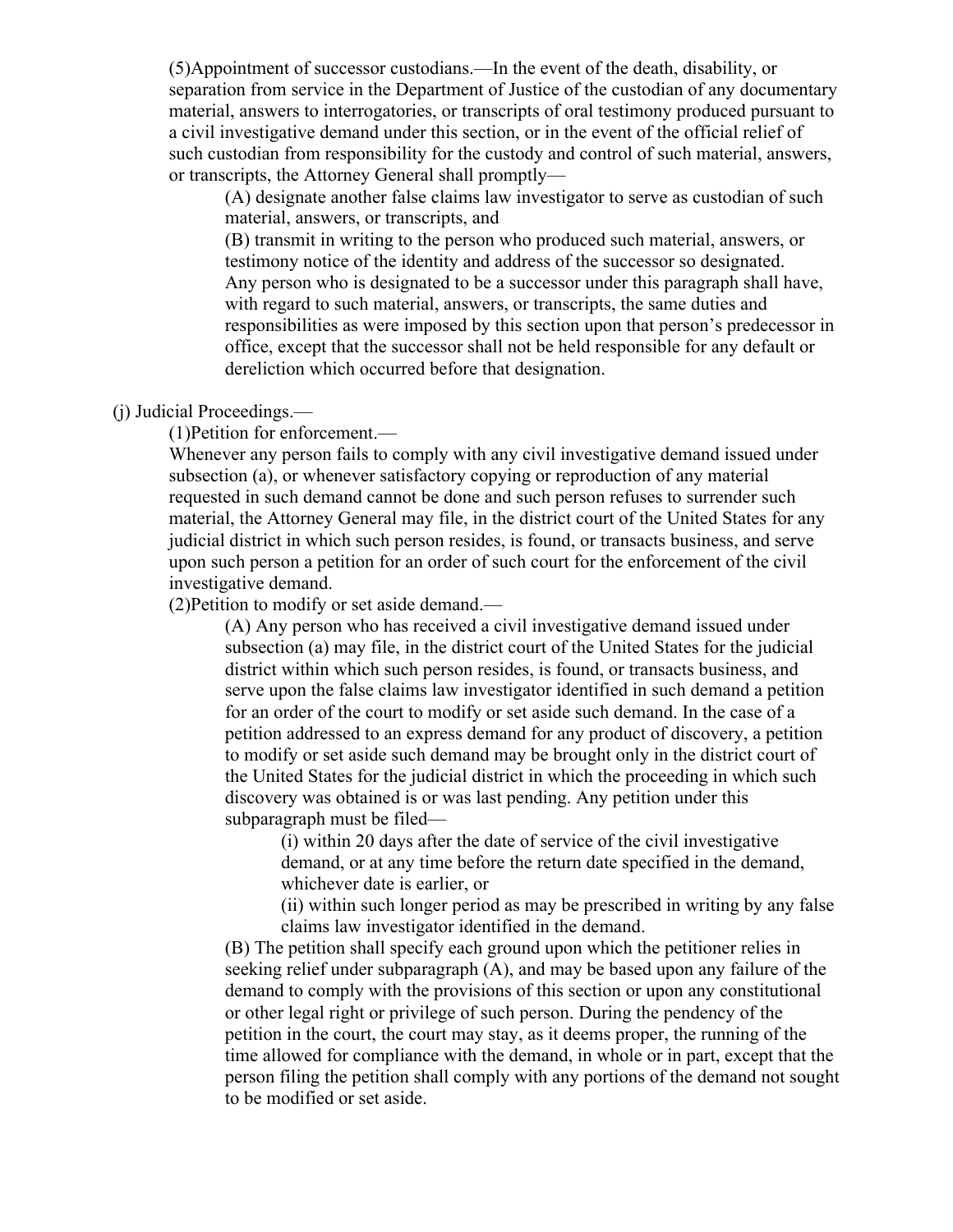(3)Petition to modify or set aside demand for product of discovery.—

(A) In the case of any civil investigative demand issued under subsection (a) which is an express demand for any product of discovery, the person from whom such discovery was obtained may file, in the district court of the United States for the judicial district in which the proceeding in which such discovery was obtained is or was last pending, and serve upon any false claims law investigator identified in the demand and upon the recipient of the demand, a petition for an order of such court to modify or set aside those portions of the demand requiring production of any such product of discovery. Any petition under this subparagraph must be filed—

(i) within 20 days after the date of service of the civil investigative demand, or at any time before the return date specified in the demand, whichever date is earlier, or

(ii) within such longer period as may be prescribed in writing by any false claims law investigator identified in the demand.

(B) The petition shall specify each ground upon which the petitioner relies in seeking relief under subparagraph (A), and may be based upon any failure of the portions of the demand from which relief is sought to comply with the provisions of this section, or upon any constitutional or other legal right or privilege of the petitioner. During the pendency of the petition, the court may stay, as it deems proper, compliance with the demand and the running of the time allowed for compliance with the demand.

(4)Petition to require performance by custodian of duties.—

At any time during which any custodian is in custody or control of any documentary material or answers to interrogatories produced, or transcripts of oral testimony given, by any person in compliance with any civil investigative demand issued under subsection (a), such person, and in the case of an express demand for any product of discovery, the person from whom such discovery was obtained, may file, in the district court of the United States for the judicial district within which the office of such custodian is situated, and serve upon such custodian, a petition for an order of such court to require the performance by the custodian of any duty imposed upon the custodian by this section. (5)Jurisdiction.—

Whenever any petition is filed in any district court of the United States under this subsection, such court shall have jurisdiction to hear and determine the matter so presented, and to enter such order or orders as may be required to carry out the provisions of this section. Any final order so entered shall be subject to appeal under section 1291 of title 28. Any disobedience of any final order entered under this section by any court shall be punished as a contempt of the court.

(6)Applicability of federal rules of civil procedure.—

The Federal Rules of Civil Procedure shall apply to any petition under this subsection, to the extent that such rules are not inconsistent with the provisions of this section.

#### (k)Disclosure Exemption.—

Any documentary material, answers to written interrogatories, or oral testimony provided under any civil investigative demand issued under subsection (a) shall be exempt from disclosure under section 552 of title 5.

(l)Definitions.—For purposes of this section—

(1) the term "false claims law" means—